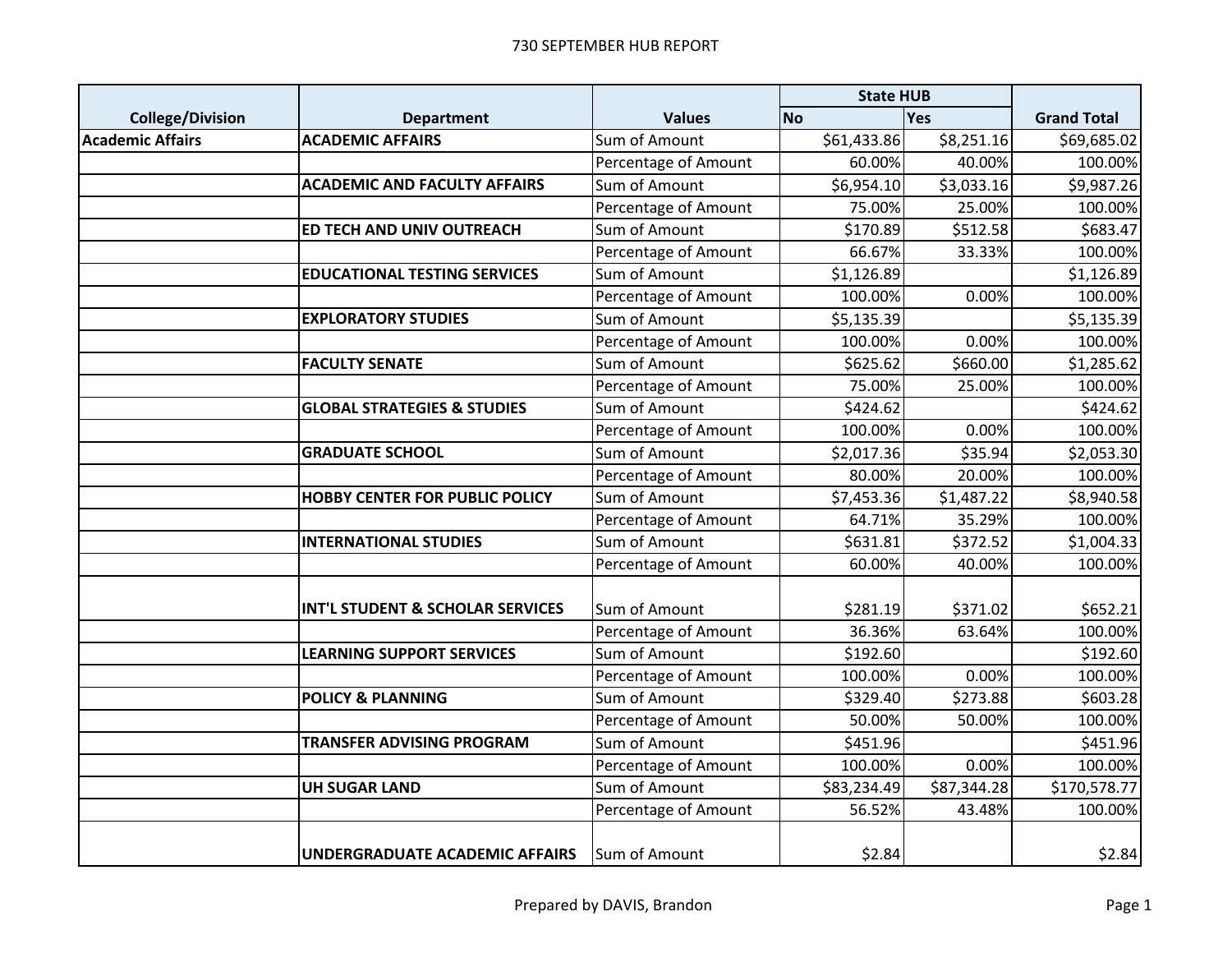|                                              |                                              | Percentage of Amount | 100.00%      | 0.00%        | 100.00%      |
|----------------------------------------------|----------------------------------------------|----------------------|--------------|--------------|--------------|
|                                              |                                              |                      |              |              |              |
|                                              | <b>UNDERGRADUATE STUDENT SUCCESS</b>         | Sum of Amount        | \$19,764.15  |              | \$19,764.15  |
|                                              |                                              | Percentage of Amount | 100.00%      | 0.00%        | 100.00%      |
|                                              | <b>WRITING CENTER</b>                        | Sum of Amount        | \$1,630.55   | \$5,787.74   | \$7,418.29   |
|                                              |                                              | Percentage of Amount | 60.00%       | 40.00%       | 100.00%      |
| <b>Academic Affairs Sum of Amount</b>        |                                              |                      | \$191,861.08 | \$108,129.50 | \$299,990.58 |
| <b>Academic Affairs Percentage of Amount</b> |                                              |                      | 63.31%       | 36.69%       | 100.00%      |
|                                              |                                              |                      |              |              |              |
| <b>Administration and Finance</b>            | <b>A&amp;F MARKETING &amp; COMMUNICATION</b> | Sum of Amount        | \$95.91      | \$5,962.28   | \$6,058.19   |
|                                              |                                              | Percentage of Amount | 40.00%       | 60.00%       | 100.00%      |
|                                              | <b>ADMINISTRATION &amp; FINANCE</b>          | Sum of Amount        | \$6,377.15   | \$1,776.62   | \$8,153.77   |
|                                              |                                              | Percentage of Amount | 77.27%       | 22.73%       | 100.00%      |
|                                              | <b>ASSOC VP FOR ADMINISTRATION</b>           | Sum of Amount        | \$53,374.24  |              | \$53,374.24  |
|                                              |                                              | Percentage of Amount | 100.00%      | 0.00%        | 100.00%      |
|                                              | <b>AUXILIARY SERVICES OPERATIONS</b>         | Sum of Amount        | \$742.84     | \$1,922.40   | \$2,665.24   |
|                                              |                                              | Percentage of Amount | 75.00%       | 25.00%       | 100.00%      |
|                                              | <b>BUDGET</b>                                | Sum of Amount        | \$593.17     |              | \$593.17     |
|                                              |                                              | Percentage of Amount | 100.00%      | 0.00%        | 100.00%      |
|                                              | <b>BUSINESS SERVICES</b>                     | Sum of Amount        | \$272.87     | \$3,472.71   | \$3,745.58   |
|                                              |                                              | Percentage of Amount | 66.67%       | 33.33%       | 100.00%      |
|                                              | <b>CAMPUS SAFETY ADMINISTRATION</b>          | Sum of Amount        | \$244.44     | \$21,500.00  | \$21,744.44  |
|                                              |                                              | Percentage of Amount | 83.33%       | 16.67%       | 100.00%      |
|                                              | <b>CAMPUS SAFETY SYSTEMS</b>                 | Sum of Amount        | \$22,322.48  |              | \$22,322.48  |
|                                              |                                              | Percentage of Amount | 100.00%      | 0.00%        | 100.00%      |
|                                              | <b>CENTRAL FACILITY SERVICES</b>             | Sum of Amount        | \$6,001.41   |              | \$6,001.41   |
|                                              |                                              | Percentage of Amount | 100.00%      | 0.00%        | 100.00%      |
|                                              | <b>CONTROLLER (PH)</b>                       | Sum of Amount        | \$211,132.71 | \$6,000.00   | \$217,132.71 |
|                                              |                                              | Percentage of Amount | 88.89%       | 11.11%       | 100.00%      |
|                                              | <b>COUGAR CARD</b>                           | Sum of Amount        | \$219,542.68 | \$9,076.54   | \$228,619.22 |
|                                              |                                              | Percentage of Amount | 71.43%       | 28.57%       | 100.00%      |
|                                              | <b>CULLEN PERFORM HALL</b>                   | Sum of Amount        | \$167,884.98 |              | \$167,884.98 |
|                                              |                                              | Percentage of Amount | 100.00%      | 0.00%        | 100.00%      |
|                                              | <b>EMERGENCY MANAGEMENT</b>                  | Sum of Amount        | \$30.33      | \$49,300.68  | \$49,331.01  |
|                                              |                                              | Percentage of Amount | 33.33%       | 66.67%       | 100.00%      |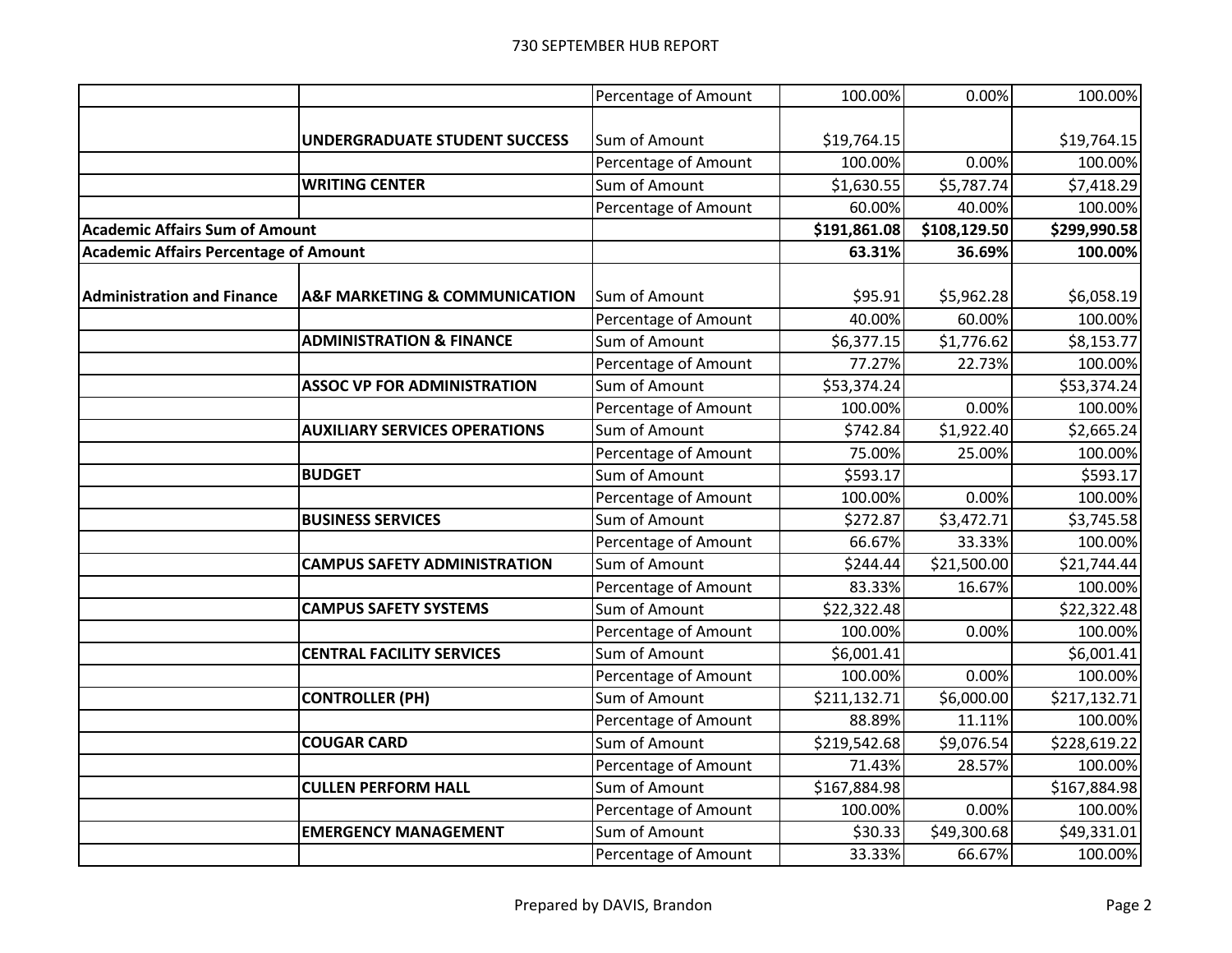| <b>ENTERPRISE SYSTEMS</b>                 | Sum of Amount        | \$212,706.21    | \$169,756.60 | \$382,462.81    |
|-------------------------------------------|----------------------|-----------------|--------------|-----------------|
|                                           | Percentage of Amount | 86.36%          | 13.64%       | 100.00%         |
| <b>ENV. HEALTH &amp; LIFE SAFETY</b>      | Sum of Amount        | \$3,745.01      | \$332.21     | \$4,077.22      |
|                                           | Percentage of Amount | 90.00%          | 10.00%       | 100.00%         |
| <b>FACILITIES BUSINESS SERVICES</b>       | Sum of Amount        | \$763.95        | \$7,202.55   | \$7,966.50      |
|                                           | Percentage of Amount | 66.67%          | 33.33%       | 100.00%         |
| <b>FACILITIES MANAGEMENT</b>              | Sum of Amount        | \$89,127.41     | \$9,832.76   | \$98,960.17     |
|                                           | Percentage of Amount | 93.75%          | 6.25%        | 100.00%         |
| <b>FACILITIES OPERATION &amp; MAINT</b>   | Sum of Amount        | \$6,324.89      | \$26,257.00  | \$32,581.89     |
|                                           | Percentage of Amount | 87.50%          | 12.50%       | 100.00%         |
| <b>FACILITIES PLANNING &amp; CONSTRUC</b> | Sum of Amount        | \$17,475,223.46 | \$361,809.97 | \$17,837,033.43 |
|                                           | Percentage of Amount | 76.79%          | 23.21%       | 100.00%         |
|                                           |                      |                 |              |                 |
| <b>FACILITIES/CONSTRUC MGMT ADMIN</b>     | Sum of Amount        | \$55.14         |              | \$55.14         |
|                                           | Percentage of Amount | 100.00%         | 0.00%        | 100.00%         |
| <b>FINANCIAL REPORTING</b>                | Sum of Amount        |                 | \$399.99     | \$399.99        |
|                                           | Percentage of Amount | 0.00%           | 100.00%      | 100.00%         |
| FIRE LIFE SAFETY SERVICES                 | Sum of Amount        | \$148.38        |              | \$148.38        |
|                                           | Percentage of Amount | 100.00%         | 0.00%        | 100.00%         |
| <b>GENERAL ACCOUNTING</b>                 | Sum of Amount        | \$260.00        |              | \$260.00        |
|                                           | Percentage of Amount | 100.00%         | 0.00%        | 100.00%         |
| <b>HIGH PERFORMANCE &amp; COMP NETWK</b>  | Sum of Amount        | \$12,018.80     | \$2,505.60   | \$14,524.40     |
|                                           | Percentage of Amount | 90.91%          | 9.09%        | 100.00%         |
| <b>HUMAN RESOURCES</b>                    | Sum of Amount        | \$67,967.07     | \$9,681.43   | \$77,648.50     |
|                                           | Percentage of Amount | 90.63%          | 9.38%        | 100.00%         |
| <b>INST - BUSINESS SERVICES</b>           | Sum of Amount        | \$188,518.70    | \$199,026.00 | \$387,544.70    |
|                                           | Percentage of Amount | 83.33%          | 16.67%       | 100.00%         |
| <b>KUHF RADIO</b>                         | Sum of Amount        | \$169,938.30    | \$15,595.01  | \$185,533.31    |
|                                           | Percentage of Amount | 88.00%          | 12.00%       | 100.00%         |
| <b>MINOR &amp; PLANNED PROJECTS</b>       | Sum of Amount        | \$138,844.15    | \$64,312.35  | \$203,156.50    |
|                                           | Percentage of Amount | 80.00%          | 20.00%       | 100.00%         |
| <b>MINOR IN-HOUSE CONSTRUCTION</b>        | Sum of Amount        | \$5,685.50      | \$4,779.20   | \$10,464.70     |
|                                           | Percentage of Amount | 80.00%          | 20.00%       | 100.00%         |
| <b>OFFICE EQUAL OPPORTUNITY SRVS</b>      | Sum of Amount        | \$825.99        |              | \$825.99        |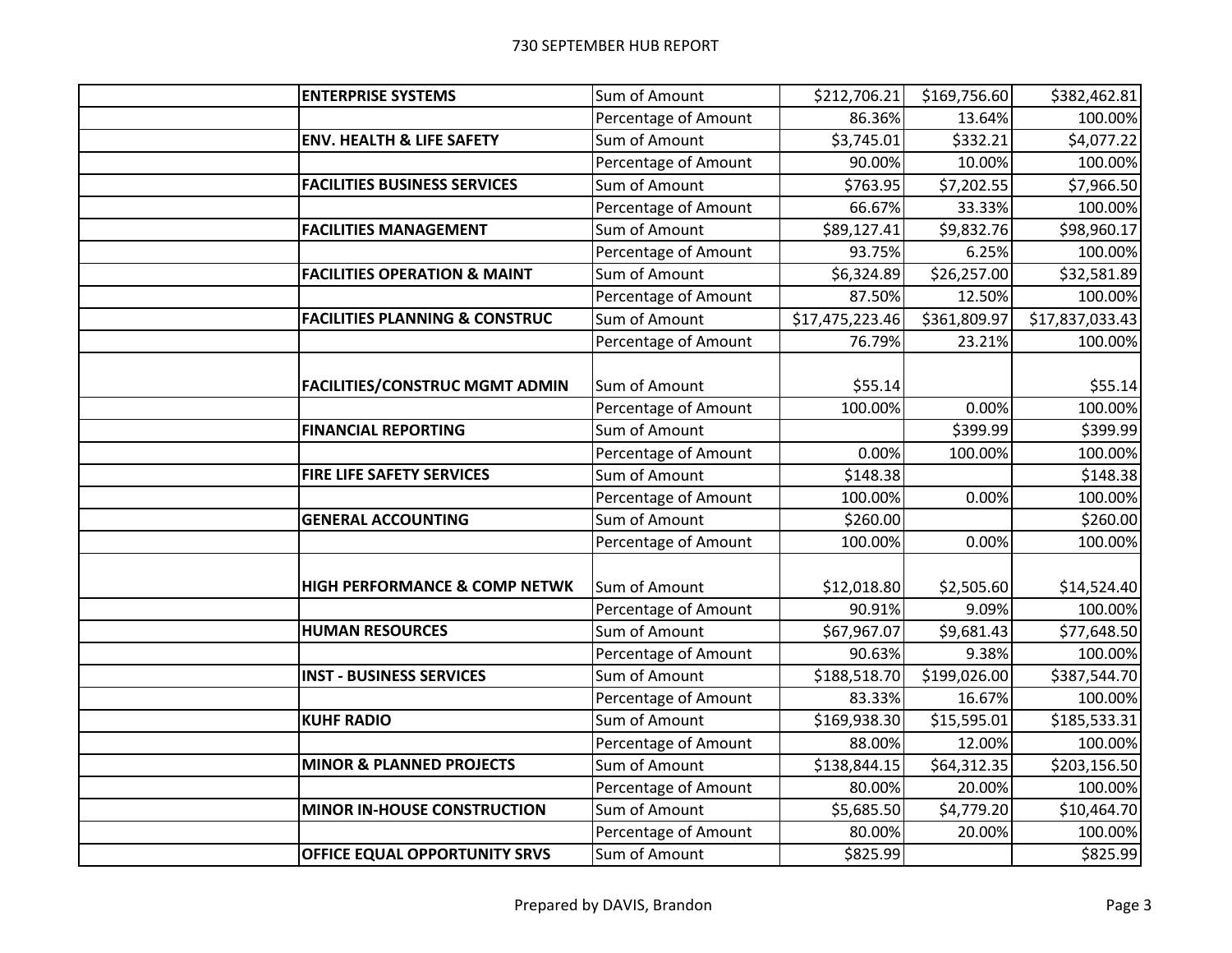|                                          | Percentage of Amount | 100.00%      | 0.00%        | 100.00%      |
|------------------------------------------|----------------------|--------------|--------------|--------------|
| OFFICE OF SUSTAINABILITY                 | Sum of Amount        | \$520.05     |              | \$520.05     |
|                                          | Percentage of Amount | 100.00%      | 0.00%        | 100.00%      |
| <b>PARKING &amp; TRANS SERVICES</b>      | Sum of Amount        | \$21,504.21  | \$33,077.13  | \$54,581.34  |
|                                          | Percentage of Amount | 56.52%       | 43.48%       | 100.00%      |
| PHY PLANT-AUTOMOTIVE                     | Sum of Amount        | \$36,110.51  | \$1,850.38   | \$37,960.89  |
|                                          | Percentage of Amount | 90.91%       | 9.09%        | 100.00%      |
| PHY PLANT-GROUNDS MAINT                  | Sum of Amount        | \$1,790.50   |              | \$1,790.50   |
|                                          | Percentage of Amount | 100.00%      | 0.00%        | 100.00%      |
| PHY PLANT-SOLID WASTE                    | Sum of Amount        | \$4,376.67   |              | \$4,376.67   |
|                                          | Percentage of Amount | 100.00%      | 0.00%        | 100.00%      |
| <b>PHYSICAL PLANT</b>                    | Sum of Amount        | \$466,434.41 | \$199,254.42 | \$665,688.83 |
|                                          | Percentage of Amount | 65.00%       | 35.00%       | 100.00%      |
| <b>PLANNING</b>                          | Sum of Amount        | \$349.99     | \$1,955.73   | \$2,305.72   |
|                                          | Percentage of Amount | 33.33%       | 66.67%       | 100.00%      |
| <b>POLICE</b>                            | Sum of Amount        | \$78,728.97  | \$16.54      | \$78,745.51  |
|                                          | Percentage of Amount | 98.65%       | 1.35%        | 100.00%      |
| POSTAL SERVICES OPERATIONS               | Sum of Amount        | \$404.48     |              | \$404.48     |
|                                          | Percentage of Amount | 100.00%      | 0.00%        | 100.00%      |
| PRINTING OPERATIONS                      | Sum of Amount        | \$4,444.17   | \$227.04     | \$4,671.21   |
|                                          | Percentage of Amount | 66.67%       | 33.33%       | 100.00%      |
| <b>PUBLIC ART</b>                        | Sum of Amount        | \$177,868.77 |              | \$177,868.77 |
|                                          | Percentage of Amount | 100.00%      | 0.00%        | 100.00%      |
| <b>PURCHASED UTILITIES</b>               | Sum of Amount        | \$58,003.80  |              | \$58,003.80  |
|                                          | Percentage of Amount | 100.00%      | 0.00%        | 100.00%      |
| <b>REAL ESTATE SERVICES</b>              | Sum of Amount        | \$6,330.00   |              | \$6,330.00   |
|                                          | Percentage of Amount | 100.00%      | 0.00%        | 100.00%      |
| <b>RISK MANAGEMENT</b>                   | Sum of Amount        | \$138.89     |              | \$138.89     |
|                                          | Percentage of Amount | 100.00%      | 0.00%        | 100.00%      |
| <b>SERVICE LEVEL AGREEMENT</b>           | Sum of Amount        | \$1,860.00   | \$1,895.40   | \$3,755.40   |
|                                          | Percentage of Amount | 50.00%       | 50.00%       | 100.00%      |
| <b>STUDENT BUSINESS SERVICES</b>         | Sum of Amount        | \$21,465.88  | \$9,180.16   | \$30,646.04  |
|                                          | Percentage of Amount | 36.67%       | 63.33%       | 100.00%      |
| <b>TECHNOLOGY SERVICES &amp; SUPPORT</b> | Sum of Amount        | \$255,301.78 | \$140,180.23 | \$395,482.01 |
|                                          | Percentage of Amount | 84.00%       | 16.00%       | 100.00%      |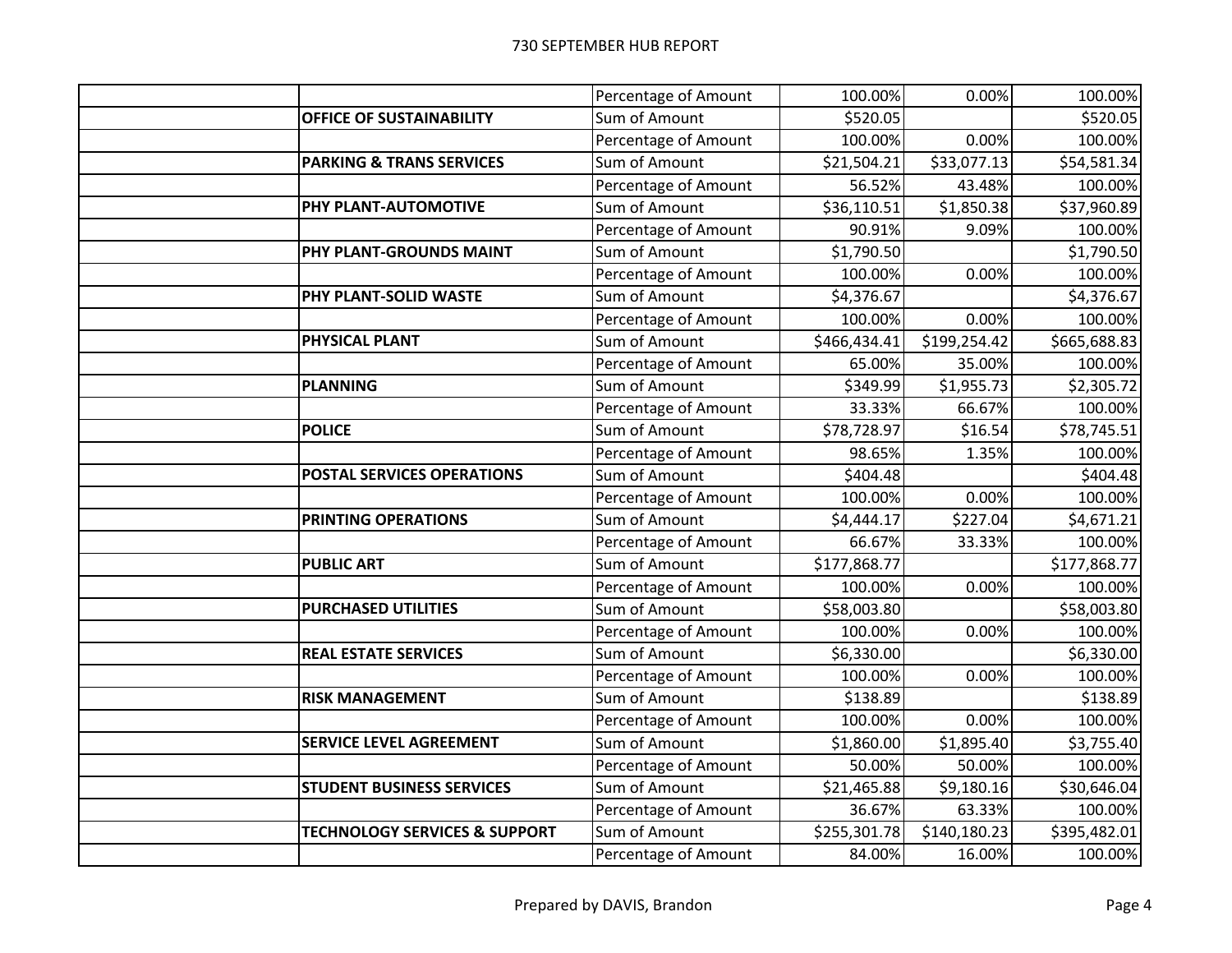|                                                        | TV PUBLIC BROADCASTING                   | Sum of Amount        | \$271,830.45                   | \$8,696.83  | \$280,527.28    |
|--------------------------------------------------------|------------------------------------------|----------------------|--------------------------------|-------------|-----------------|
|                                                        |                                          | Percentage of Amount | 86.96%                         | 13.04%      | 100.00%         |
|                                                        | UH SPORTS & ENTERTAINMENT SVC            | Sum of Amount        | \$475,903.30                   |             | \$475,903.30    |
|                                                        |                                          | Percentage of Amount | 100.00%                        | 0.00%       | 100.00%         |
|                                                        | UIT BUSINESS SERVICES                    | Sum of Amount        | \$267.04                       |             | \$267.04        |
|                                                        |                                          | Percentage of Amount | 100.00%                        | 0.00%       | 100.00%         |
|                                                        | UIT EXTERNALLY FUNDED PROJECTS           | Sum of Amount        | \$33,908.98                    | \$9,173.85  | \$43,082.83     |
|                                                        |                                          | Percentage of Amount | 71.43%                         | 28.57%      | 100.00%         |
|                                                        | <b>UIT SECURITY</b>                      | Sum of Amount        | \$67,735.46                    |             | \$67,735.46     |
|                                                        |                                          | Percentage of Amount | 100.00%                        | 0.00%       | 100.00%         |
|                                                        | UNIV PROP SERV OPERATIONS                | Sum of Amount        | \$249,401.00                   |             | \$249,401.00    |
|                                                        |                                          | Percentage of Amount | 100.00%                        | 0.00%       | 100.00%         |
|                                                        | UNIVERSITY INFORMATION TECH              | Sum of Amount        | \$14,769.52                    |             | \$14,769.52     |
|                                                        |                                          | Percentage of Amount | 100.00%                        | 0.00%       | 100.00%         |
| <b>Administration and Finance Sum of Amount</b>        |                                          |                      | \$21,310,217.00 \$1,376,009.61 |             | \$22,686,226.61 |
| <b>Administration and Finance Percentage of Amount</b> |                                          |                      | 82.02%                         | 17.98%      | 100.00%         |
| <b>Architecture</b>                                    | <b>DEAN, G D HINES ARCH &amp; DESIGN</b> | Sum of Amount        | \$21,764.43                    | \$10,671.29 | \$32,435.72     |
|                                                        |                                          | Percentage of Amount | 77.59%                         | 22.41%      | 100.00%         |
|                                                        | <b>GERALD D HINES ARCH &amp; DESIGN</b>  | Sum of Amount        | \$221.00                       | \$1,074.99  | \$1,295.99      |
|                                                        |                                          | Percentage of Amount | 50.00%                         | 50.00%      | 100.00%         |
| <b>Architecture Sum of Amount</b>                      |                                          |                      | \$21,985.43                    | \$11,746.28 | \$33,731.71     |
| <b>Architecture Percentage of Amount</b>               |                                          |                      | 76.67%                         | 23.33%      | 100.00%         |
| <b>Business Administration</b>                         | <b>ACCOUNTANCY AND TAXATION</b>          | Sum of Amount        | \$4,191.52                     |             | \$4,191.52      |
|                                                        |                                          | Percentage of Amount | 100.00%                        | 0.00%       | 100.00%         |
|                                                        |                                          |                      |                                |             |                 |
|                                                        | <b>ACCOUNTING CERTIFICATE PROGRAM</b>    | Sum of Amount        | \$6,790.88                     | \$15.00     | \$6,805.88      |
|                                                        |                                          | Percentage of Amount | 90.00%                         | 10.00%      | 100.00%         |
|                                                        | <b>BAUER CAREER SERVICES CTR</b>         | Sum of Amount        | \$20,970.60                    | \$4,580.44  | \$25,551.04     |
|                                                        |                                          | Percentage of Amount | 80.00%                         | 20.00%      | 100.00%         |
|                                                        | <b>BAUER COMMUNICATIONS</b>              | Sum of Amount        | \$8,055.19                     | \$9,585.64  | \$17,640.83     |
|                                                        |                                          | Percentage of Amount | 87.50%                         | 12.50%      | 100.00%         |
|                                                        | <b>BAUER DIVISION OF TECHNOLOGY</b>      | Sum of Amount        | \$9,135.54                     | \$7,141.99  | \$16,277.53     |
|                                                        |                                          | Percentage of Amount | 62.07%                         | 37.93%      | 100.00%         |
|                                                        | <b>BAUER GRADUATEPROFESSIONALPRGS</b>    | Sum of Amount        | \$66,731.60                    | \$5,968.00  | \$72,699.60     |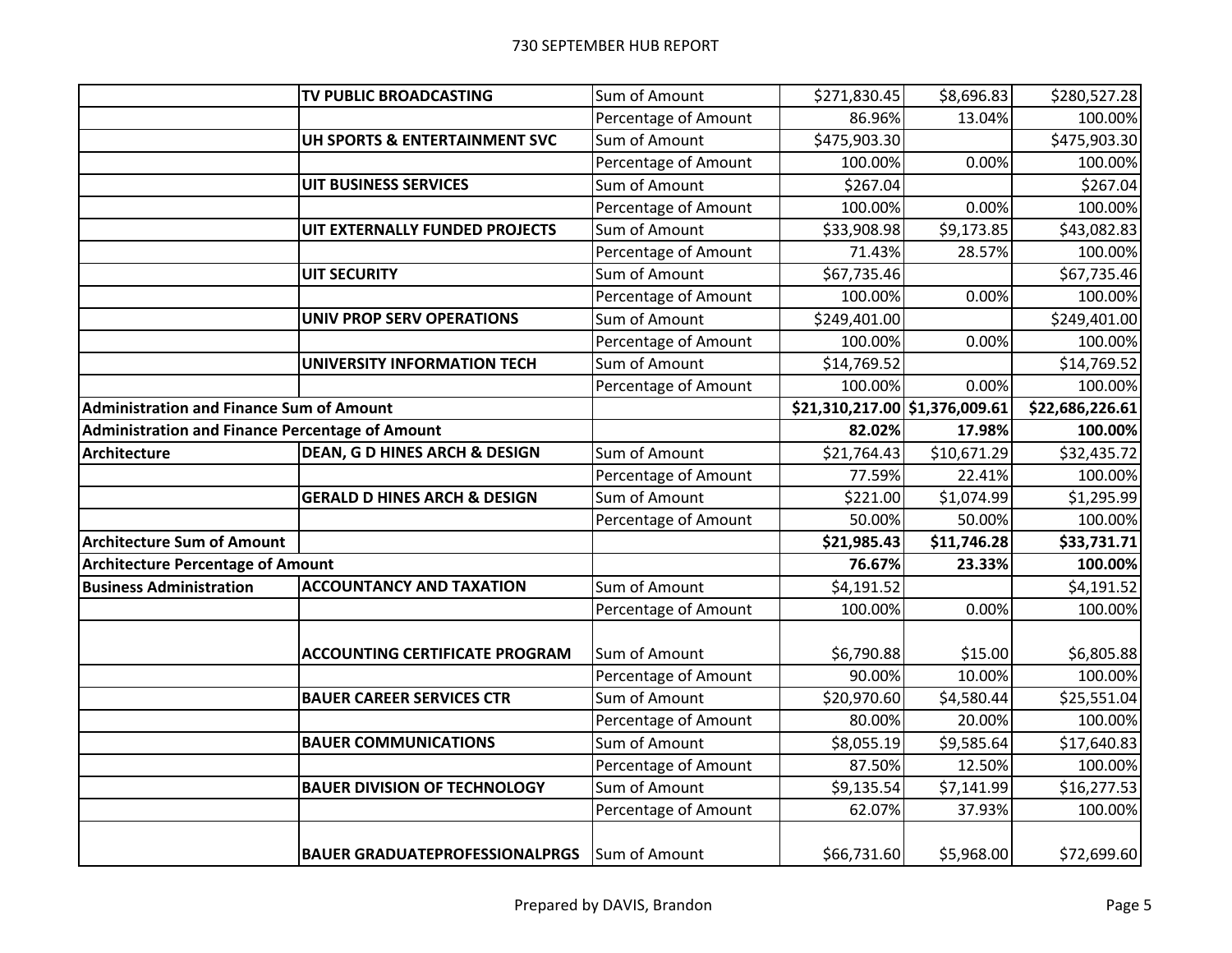|                                                     |                                       | Percentage of Amount | 77.78%         | 22.22%      | 100.00%        |
|-----------------------------------------------------|---------------------------------------|----------------------|----------------|-------------|----------------|
|                                                     | <b>CTR FOR EXECUTIVE DEVELOPMENT</b>  | Sum of Amount        | \$11,340.00    |             | \$11,340.00    |
|                                                     |                                       | Percentage of Amount | 100.00%        | 0.00%       | 100.00%        |
|                                                     | <b>DEAN'S OFFICE BAUER COLLEGE</b>    | Sum of Amount        | \$53,621.39    | \$10,431.95 | \$64,053.34    |
|                                                     |                                       | Percentage of Amount | 85.42%         | 14.58%      | 100.00%        |
|                                                     | <b>DECISION AND INFORMATION SCIEN</b> | Sum of Amount        | \$5,725.47     | \$1,581.29  | \$7,306.76     |
|                                                     |                                       | Percentage of Amount | 54.55%         | 45.45%      | 100.00%        |
|                                                     | <b>EXECUTIVE DEGREE PROGRAMS</b>      | Sum of Amount        | \$28,974.74    | \$514.71    | \$29,489.45    |
|                                                     |                                       | Percentage of Amount | 94.23%         | 5.77%       | 100.00%        |
|                                                     | <b>FINANCE DEPARTMENT</b>             | Sum of Amount        | \$7,336.33     | \$1,328.14  | \$8,664.47     |
|                                                     |                                       | Percentage of Amount | 46.67%         | 53.33%      | 100.00%        |
|                                                     | <b>GLOBAL ENERGY MGMT INST</b>        | Sum of Amount        | \$2,800.60     |             | \$2,800.60     |
|                                                     |                                       | Percentage of Amount | 100.00%        | 0.00%       | 100.00%        |
|                                                     | <b>MANAGEMENT DEPARTMENT</b>          | Sum of Amount        | \$633.03       | \$688.99    | \$1,322.02     |
|                                                     |                                       | Percentage of Amount | 60.00%         | 40.00%      | 100.00%        |
|                                                     | <b>MARKETING DEPARTMENT</b>           | Sum of Amount        | \$1,621.51     | \$2,499.96  | \$4,121.47     |
|                                                     |                                       | Percentage of Amount | 42.11%         | 57.89%      | 100.00%        |
|                                                     | <b>SALES EXCELLENCE INSTITUTE</b>     | Sum of Amount        | \$14,242.60    | \$7,141.60  | \$21,384.20    |
|                                                     |                                       | Percentage of Amount | 98.15%         | 1.85%       | 100.00%        |
|                                                     | <b>SMALL BUSINESS DEV CENTER</b>      | Sum of Amount        | \$24,993.61    | \$10,586.16 | \$35,579.77    |
|                                                     |                                       | Percentage of Amount | 84.62%         | 15.38%      | 100.00%        |
|                                                     | <b>UNDERGRAD BUSINESS PROG</b>        | Sum of Amount        | \$6,501.98     | \$4,538.42  | \$11,040.40    |
|                                                     |                                       | Percentage of Amount | 82.50%         | 17.50%      | 100.00%        |
|                                                     |                                       |                      |                |             |                |
|                                                     | <b>WOLFF CTR FOR ENTREPRENEURSHIP</b> | Sum of Amount        | \$969.79       | \$247.50    | \$1,217.29     |
|                                                     |                                       | Percentage of Amount | 75.00%         | 25.00%      | 100.00%        |
| <b>Business Administration Sum of Amount</b>        |                                       |                      | \$274,636.38   | \$66,849.79 | \$341,486.17   |
| <b>Business Administration Percentage of Amount</b> |                                       |                      | 80.29%         | 19.71%      | 100.00%        |
| <b>Chancellor/President</b>                         | <b>BASEBALL</b>                       | Sum of Amount        | \$55,266.95    | \$25.00     | \$55,291.95    |
|                                                     |                                       | Percentage of Amount | 96.88%         | 3.13%       | 100.00%        |
|                                                     | <b>COMPLIANCE</b>                     | Sum of Amount        | \$214.37       | \$8.78      | \$223.15       |
|                                                     |                                       | Percentage of Amount | 50.00%         | 50.00%      | 100.00%        |
|                                                     | <b>FOOTBALL</b>                       | Sum of Amount        | \$319,424.95   | \$5,182.43  | \$324,607.38   |
|                                                     |                                       | Percentage of Amount | 97.50%         | 2.50%       | 100.00%        |
|                                                     | <b>INTERCOLLEGIATE ATHLETICS</b>      | Sum of Amount        | \$1,275,085.50 | \$11,014.57 | \$1,286,100.07 |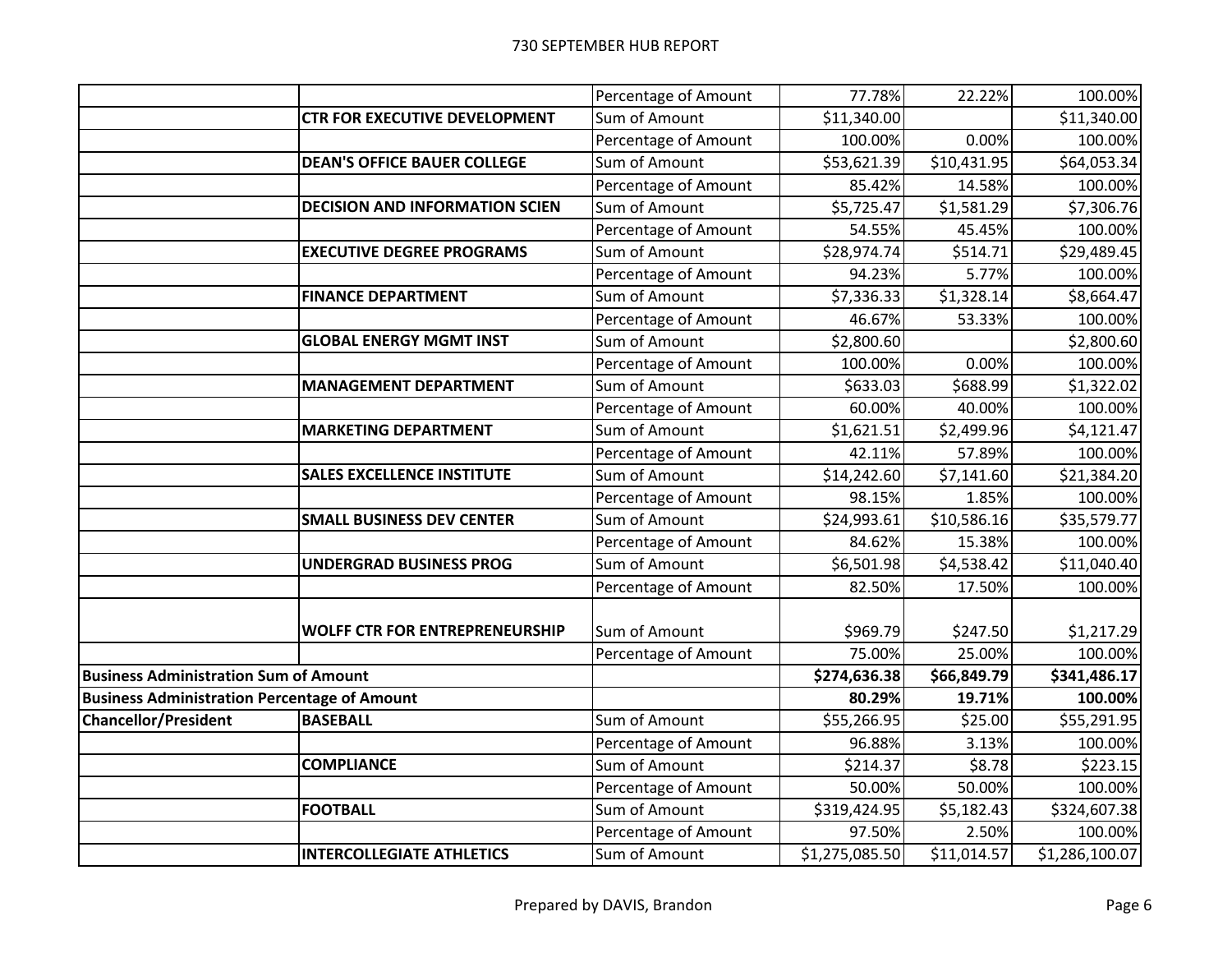|                                                  |                                           | Percentage of Amount | 95.24%         | 4.76%       | 100.00%        |
|--------------------------------------------------|-------------------------------------------|----------------------|----------------|-------------|----------------|
|                                                  | <b>MEN'S BASKETBALL</b>                   | Sum of Amount        | \$25,503.99    | \$24.00     | \$25,527.99    |
|                                                  |                                           | Percentage of Amount | 90.91%         | 9.09%       | 100.00%        |
|                                                  | <b>MEN'S GOLF</b>                         | Sum of Amount        | \$3,734.02     |             | \$3,734.02     |
|                                                  |                                           | Percentage of Amount | 100.00%        | 0.00%       | 100.00%        |
|                                                  | <b>MEN'S TRACK AND FIELD</b>              | Sum of Amount        | \$17,341.95    |             | \$17,341.95    |
|                                                  |                                           | Percentage of Amount | 100.00%        | 0.00%       | 100.00%        |
|                                                  | <b>NEIGHBORHOOD &amp; STRATEGIC INITI</b> | Sum of Amount        | \$369.38       |             | \$369.38       |
|                                                  |                                           | Percentage of Amount | 100.00%        | 0.00%       | 100.00%        |
|                                                  | OFF OF PROTOCOL SPECIAL EVENTS            | Sum of Amount        | \$60,721.25    |             | \$60,721.25    |
|                                                  |                                           | Percentage of Amount | 100.00%        | 0.00%       | 100.00%        |
|                                                  | <b>PRESIDENT</b>                          | Sum of Amount        | \$2,249.83     | \$5,471.82  | \$7,721.65     |
|                                                  |                                           | Percentage of Amount | 54.55%         | 45.45%      | 100.00%        |
|                                                  | <b>STAFF COUNCIL</b>                      | Sum of Amount        | \$2,578.77     | \$3,817.77  | \$6,396.54     |
|                                                  |                                           | Percentage of Amount | 72.73%         | 27.27%      | 100.00%        |
|                                                  | <b>UH ENERGY</b>                          | Sum of Amount        | \$11,282.26    | \$2,031.22  | \$13,313.48    |
|                                                  |                                           | Percentage of Amount | 63.64%         | 36.36%      | 100.00%        |
|                                                  | <b>WOMEN'S BASKETBALL</b>                 | Sum of Amount        | \$28,393.98    |             | \$28,393.98    |
|                                                  |                                           | Percentage of Amount | 100.00%        | 0.00%       | 100.00%        |
|                                                  | <b>WOMEN'S GOLF</b>                       | Sum of Amount        | \$11,571.87    |             | \$11,571.87    |
|                                                  |                                           | Percentage of Amount | 100.00%        | 0.00%       | 100.00%        |
|                                                  | <b>WOMEN'S SOCCER</b>                     | Sum of Amount        | \$11,999.78    |             | \$11,999.78    |
|                                                  |                                           | Percentage of Amount | 100.00%        | 0.00%       | 100.00%        |
|                                                  | <b>WOMEN'S SOFTBALL</b>                   | Sum of Amount        | \$1,588.70     | \$710.00    | \$2,298.70     |
|                                                  |                                           | Percentage of Amount | 60.00%         | 40.00%      | 100.00%        |
|                                                  | <b>WOMEN'S VOLLEYBALL</b>                 | Sum of Amount        | \$17,172.07    |             | \$17,172.07    |
|                                                  |                                           | Percentage of Amount | 100.00%        | 0.00%       | 100.00%        |
| <b>Chancellor/President Sum of Amount</b>        |                                           |                      | \$1,844,499.62 | \$28,285.59 | \$1,872,785.21 |
| <b>Chancellor/President Percentage of Amount</b> |                                           |                      | 93.83%         | 6.17%       | 100.00%        |
| <b>College of Medicine</b>                       | <b>OFFICE OF THE DEAN</b>                 | Sum of Amount        | \$2,463.09     | \$746.98    | \$3,210.07     |
|                                                  |                                           | Percentage of Amount | 25.00%         | 75.00%      | 100.00%        |
| <b>College of Medicine Sum of Amount</b>         |                                           |                      | \$2,463.09     | \$746.98    | \$3,210.07     |
| <b>College of Medicine Percentage of Amount</b>  |                                           |                      | 25.00%         | 75.00%      | 100.00%        |
| <b>College of Nursing</b>                        | <b>DEANS OFFICE - COLLEG OF NURSI</b>     | Sum of Amount        | \$99,605.10    | \$31,851.09 | \$131,456.19   |
|                                                  |                                           | Percentage of Amount | 84.48%         | 15.52%      | 100.00%        |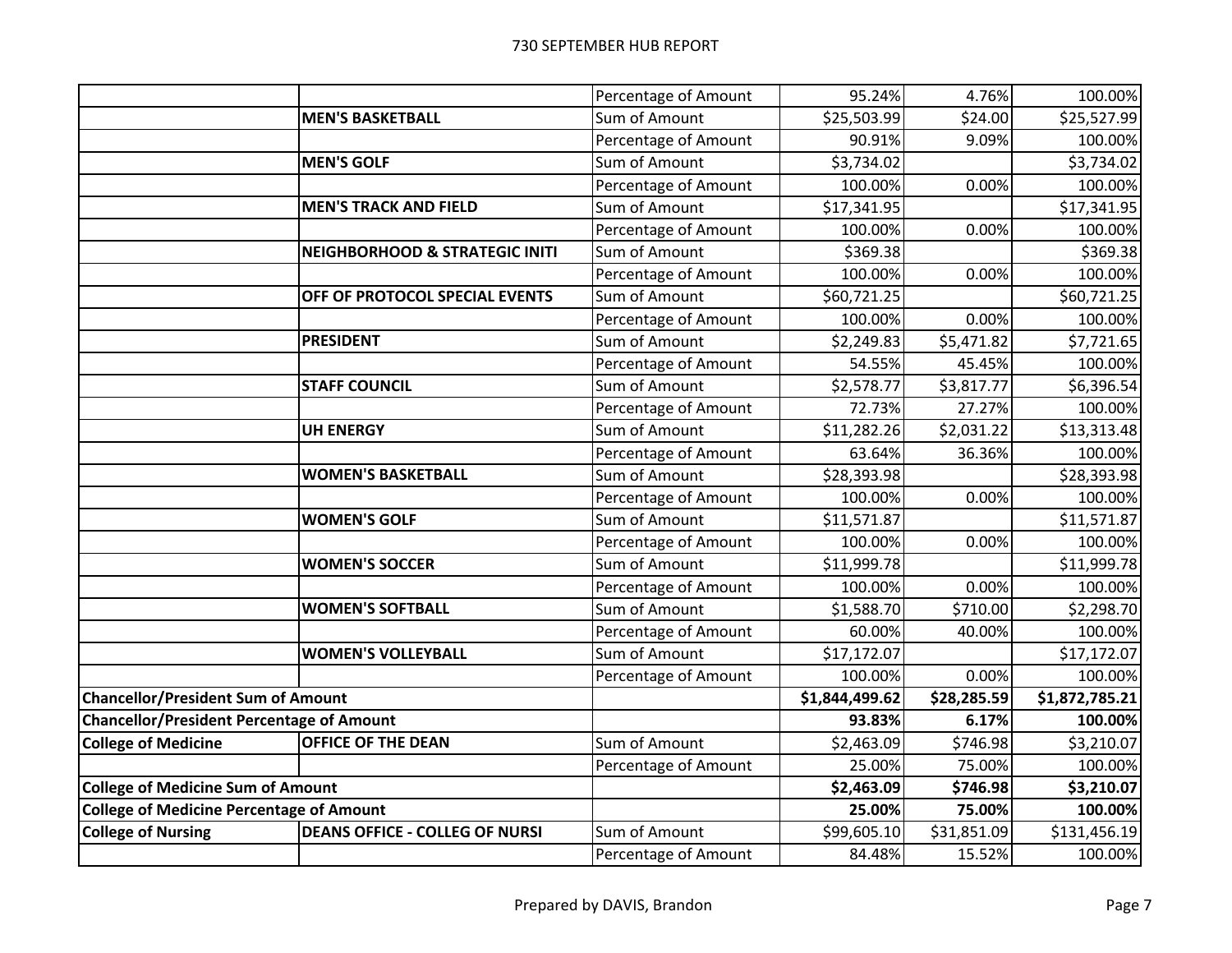| <b>College of Nursing Sum of Amount</b>         |                                       |                      | \$99,605.10  | \$31,851.09 | \$131,456.19 |
|-------------------------------------------------|---------------------------------------|----------------------|--------------|-------------|--------------|
| <b>College of Nursing Percentage of Amount</b>  |                                       |                      | 84.48%       | 15.52%      | 100.00%      |
| <b>College of the Arts</b>                      | <b>ART</b>                            | Sum of Amount        | \$17,146.01  | \$1,768.63  | \$18,914.64  |
|                                                 |                                       | Percentage of Amount | 96.61%       | 3.39%       | 100.00%      |
|                                                 | <b>BAND</b>                           | Sum of Amount        | \$24,092.78  | \$4,183.50  | \$28,276.28  |
|                                                 |                                       | Percentage of Amount | 95.65%       | 4.35%       | 100.00%      |
|                                                 | <b>BLAFFER GALLERY</b>                | Sum of Amount        | \$1,000.15   |             | \$1,000.15   |
|                                                 |                                       | Percentage of Amount | 100.00%      | 0.00%       | 100.00%      |
|                                                 | <b>CWMCA CENTER FOR THE ARTS</b>      | Sum of Amount        | \$1,416.62   |             | \$1,416.62   |
|                                                 |                                       | Percentage of Amount | 100.00%      | 0.00%       | 100.00%      |
|                                                 | <b>DEAN OFFIC THE COLLEGE OF ARTS</b> | Sum of Amount        | \$7,839.89   | \$256.19    | \$8,096.08   |
|                                                 |                                       | Percentage of Amount | 96.43%       | 3.57%       | 100.00%      |
|                                                 | <b>MUSIC</b>                          | Sum of Amount        | \$29,702.55  | \$125.21    | \$29,827.76  |
|                                                 |                                       | Percentage of Amount | 97.50%       | 2.50%       | 100.00%      |
|                                                 | <b>THEATER</b>                        | Sum of Amount        | \$65,692.39  | \$903.84    | \$66,596.23  |
|                                                 |                                       | Percentage of Amount | 91.30%       | 8.70%       | 100.00%      |
| <b>College of the Arts Sum of Amount</b>        |                                       |                      | \$146,890.39 | \$7,237.37  | \$154,127.76 |
| <b>College of the Arts Percentage of Amount</b> |                                       |                      | 95.34%       | 4.66%       | 100.00%      |
| <b>Education</b>                                | <b>ASIAN AMERICAN STUDIES</b>         | Sum of Amount        | \$7,497.72   |             | \$7,497.72   |
|                                                 |                                       | Percentage of Amount | 100.00%      | 0.00%       | 100.00%      |
|                                                 | CENTER FOR INFO TECG IN ED.           | Sum of Amount        | \$4,200.95   | \$2,221.77  | \$6,422.72   |
|                                                 |                                       | Percentage of Amount | 45.45%       | 54.55%      | 100.00%      |
|                                                 | <b>CHARTER SCHOOL</b>                 | Sum of Amount        | \$19,515.07  | \$1,313.77  | \$20,828.84  |
|                                                 |                                       | Percentage of Amount | 87.50%       | 12.50%      | 100.00%      |
|                                                 | <b>CURRICULUM AND INSTRUCTION</b>     | Sum of Amount        | \$7,008.40   | \$2,007.07  | \$9,015.47   |
|                                                 |                                       | Percentage of Amount | 82.61%       | 17.39%      | 100.00%      |
|                                                 | <b>DEAN, EDUCATION</b>                | Sum of Amount        | \$54,865.18  | \$3,120.59  | \$57,985.77  |
|                                                 |                                       | Percentage of Amount | 92.75%       | 7.25%       | 100.00%      |
|                                                 | ED LEADERSHIP & POLICY STUDIES        | Sum of Amount        | \$8,206.59   | \$269.99    | \$8,476.58   |
|                                                 |                                       | Percentage of Amount | 95.65%       | 4.35%       | 100.00%      |
|                                                 | PSYCH, HLTH & LEARNING SCIENCE        | Sum of Amount        | \$6,037.78   | \$3,210.13  | \$9,247.91   |
|                                                 |                                       | Percentage of Amount | 76.00%       | 24.00%      | 100.00%      |
| <b>Education Sum of Amount</b>                  |                                       |                      | \$107,331.69 | \$12,143.32 | \$119,475.01 |
| <b>Education Percentage of Amount</b>           |                                       |                      | 86.34%       | 13.66%      | 100.00%      |
| <b>Engineering</b>                              | <b>BIOMEDICAL ENGINEERING</b>         | Sum of Amount        | \$180,974.98 | \$14,065.36 | \$195,040.34 |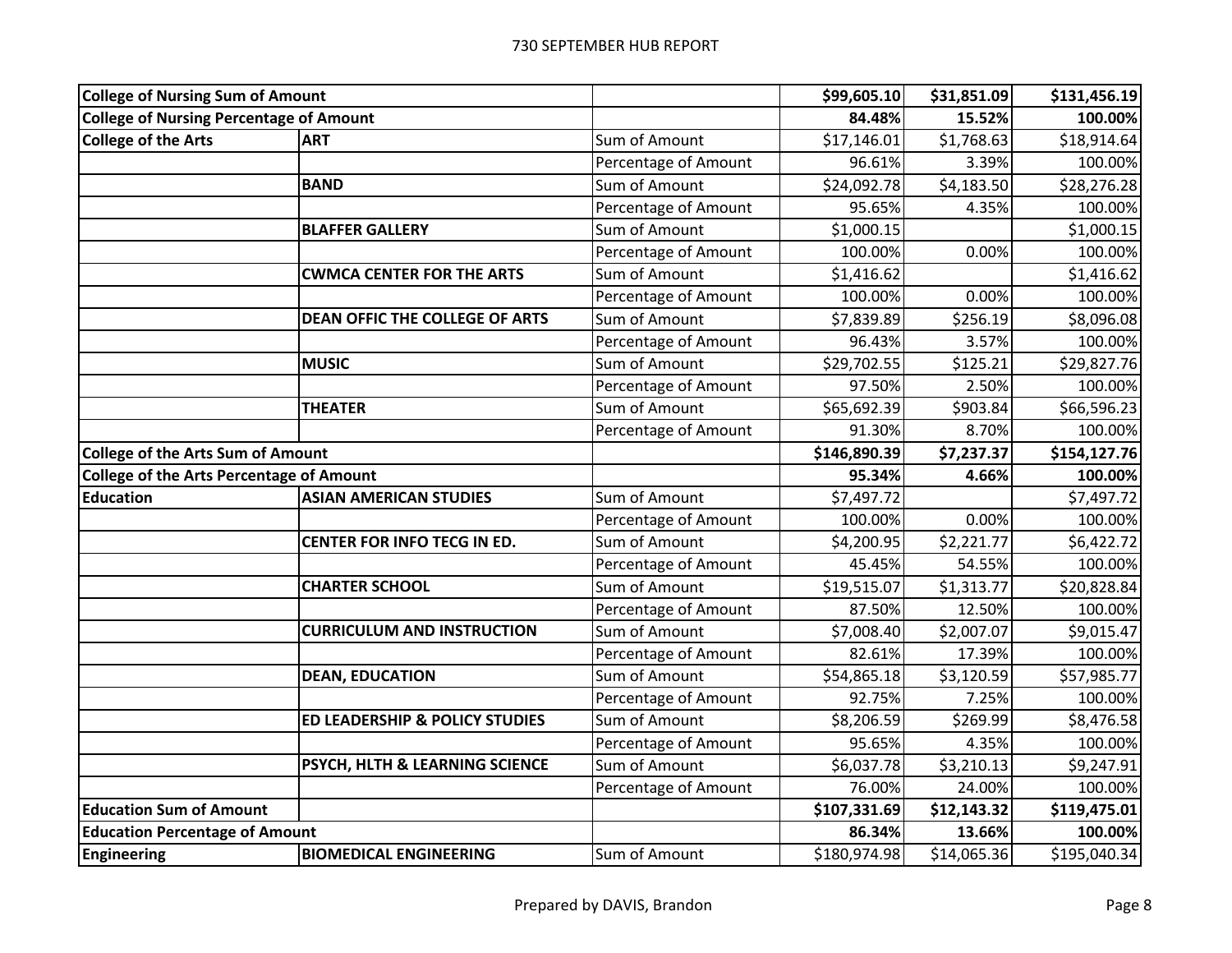|                                          |                                           | Percentage of Amount | 91.18%       | 8.82%                | 100.00%        |
|------------------------------------------|-------------------------------------------|----------------------|--------------|----------------------|----------------|
|                                          | <b>CHEMICAL ENGINEERING</b>               | Sum of Amount        | \$93,359.29  | \$232,582.79         | \$325,942.08   |
|                                          |                                           | Percentage of Amount | 82.35%       | 17.65%               | 100.00%        |
|                                          | <b>CIVIL ENGINEERING</b>                  | Sum of Amount        | \$115,406.98 | \$12,340.11          | \$127,747.09   |
|                                          |                                           | Percentage of Amount | 89.66%       | 10.34%               | 100.00%        |
|                                          | <b>COMPOSITE ENGR APPLICATIONS CT</b>     | Sum of Amount        | \$320.58     |                      | \$320.58       |
|                                          |                                           | Percentage of Amount | 100.00%      | 0.00%                | 100.00%        |
|                                          | <b>DEAN, ENGINEERING</b>                  | Sum of Amount        | \$38,970.81  | \$4.75               | \$38,975.56    |
|                                          |                                           | Percentage of Amount | 97.67%       | 2.33%                | 100.00%        |
|                                          | <b>ELECTRICAL ENGINEERING</b>             | Sum of Amount        | \$90,450.45  | \$2,803.48           | \$93,253.93    |
|                                          |                                           | Percentage of Amount | 95.00%       | 5.00%                | 100.00%        |
|                                          | <b>ENGr UNDERGRADUATE PROGRAMS</b>        | Sum of Amount        | \$7,098.21   |                      | \$7,098.21     |
|                                          |                                           | Percentage of Amount | 100.00%      | 0.00%                | 100.00%        |
|                                          | <b>INDUSTRIAL ENGINEERING</b>             | Sum of Amount        | \$3,328.04   | $\overline{$}771.65$ | \$4,099.69     |
|                                          |                                           | Percentage of Amount | 92.86%       | 7.14%                | 100.00%        |
|                                          | <b>INTEGRATED BIO &amp; NANO SYSTEM</b>   | Sum of Amount        | \$26,252.57  |                      | \$26,252.57    |
|                                          |                                           | Percentage of Amount | 100.00%      | 0.00%                | 100.00%        |
|                                          | <b>MECHANICAL ENGINEERING</b>             | Sum of Amount        | \$31,377.17  | \$12,442.70          | \$43,819.87    |
|                                          |                                           | Percentage of Amount | 94.74%       | 5.26%                | 100.00%        |
|                                          | <b>NAT'L AIRBORNE LASER MAP</b>           | Sum of Amount        | \$68,127.09  |                      | \$68,127.09    |
|                                          |                                           | Percentage of Amount | 100.00%      | 0.00%                | 100.00%        |
|                                          | PETROLEUM ENGINEERING                     | Sum of Amount        | \$254,835.09 | \$33,737.82          | \$288,572.91   |
|                                          |                                           | Percentage of Amount | 86.30%       | 13.70%               | 100.00%        |
| <b>Engineering Sum of Amount</b>         |                                           |                      | \$910,501.26 | \$308,748.66         | \$1,219,249.92 |
| <b>Engineering Percentage of Amount</b>  |                                           |                      | 91.20%       | 8.80%                | 100.00%        |
| Graduate College of Social Wo ADMISSIONS |                                           | Sum of Amount        | \$878.76     |                      | \$878.76       |
|                                          |                                           | Percentage of Amount | 100.00%      | 0.00%                | 100.00%        |
|                                          | <b>ALUMNI, CAREER &amp; DEVELOPMENT</b>   | Sum of Amount        | \$65.23      |                      | \$65.23        |
|                                          |                                           | Percentage of Amount | 100.00%      | 0.00%                | 100.00%        |
|                                          | <b>CHILD &amp; FAMILY CENTER</b>          | Sum of Amount        | \$145.49     |                      | \$145.49       |
|                                          |                                           | Percentage of Amount | 100.00%      | 0.00%                | 100.00%        |
|                                          | <b>CTR DRUG &amp; SOCIAL POLICY RESRC</b> | Sum of Amount        | \$37,837.92  |                      | \$37,837.92    |
|                                          |                                           | Percentage of Amount | 100.00%      | 0.00%                | 100.00%        |
|                                          | <b>DEAN, SOCIAL WORK</b>                  | Sum of Amount        | \$10,433.42  | \$1,121.01           | \$11,554.43    |
|                                          |                                           | Percentage of Amount | 89.47%       | 10.53%               | 100.00%        |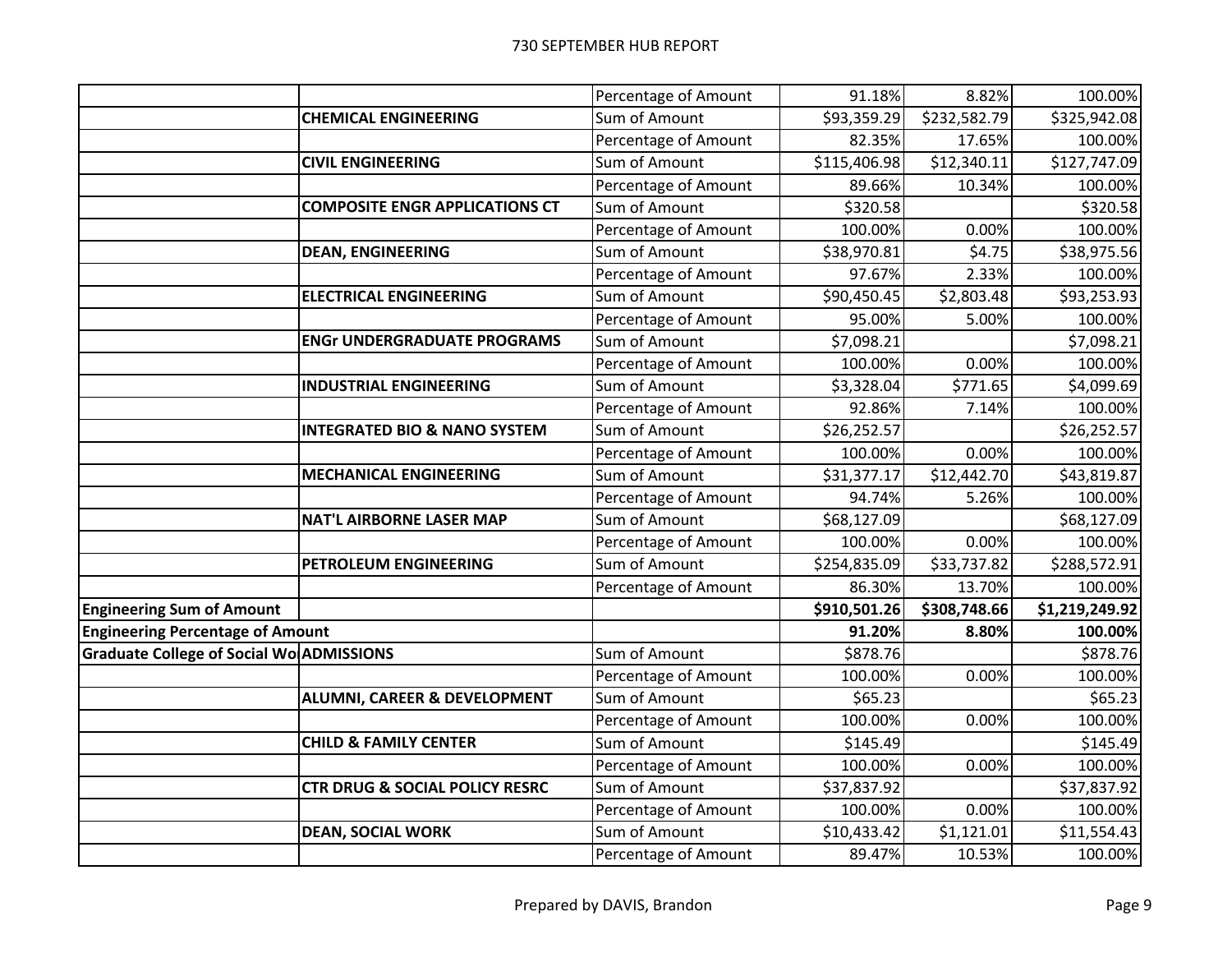|                                                             | <b>DEVELOPMENT</b>                                         | Sum of Amount                         | \$179.65           |                        | \$179.65              |
|-------------------------------------------------------------|------------------------------------------------------------|---------------------------------------|--------------------|------------------------|-----------------------|
|                                                             |                                                            | Percentage of Amount                  | 100.00%            | 0.00%                  | 100.00%               |
|                                                             | LATINA MATERNAL & FAMILY HLTH                              | Sum of Amount                         | \$223.65           | \$1,082.93             | \$1,306.58            |
|                                                             |                                                            | Percentage of Amount                  | 66.67%             | 33.33%                 | 100.00%               |
|                                                             | <b>OCP</b>                                                 | Sum of Amount                         | \$170.90           |                        | \$170.90              |
|                                                             |                                                            | Percentage of Amount                  | 100.00%            | 0.00%                  | 100.00%               |
| <b>Graduate College of Social Work Sum of Amount</b>        |                                                            |                                       | \$49,935.02        | $\overline{$}2,203.94$ | \$52,138.96           |
| <b>Graduate College of Social Work Percentage of Amount</b> |                                                            |                                       | 95.38%             | 4.62%                  | 100.00%               |
| <b>Honors College</b>                                       | <b>DEAN, HONORS COLLEGE</b>                                | Sum of Amount                         | \$14,269.76        |                        | \$14,269.76           |
|                                                             |                                                            | Percentage of Amount                  | 100.00%            | 0.00%                  | 100.00%               |
| <b>Honors College Sum of Amount</b>                         |                                                            |                                       | \$14,269.76        |                        | \$14,269.76           |
| <b>Honors College Percentage of Amount</b>                  |                                                            |                                       | 100.00%            | 0.00%                  | 100.00%               |
|                                                             |                                                            |                                       |                    |                        |                       |
|                                                             | Hotel and Restaurant Manage DEAN, HOTEL & RESTAURANT MANAG | Sum of Amount                         | \$508.09           | \$2,406.74             | \$2,914.83            |
|                                                             |                                                            | Percentage of Amount                  | 69.23%             | 30.77%                 | 100.00%               |
|                                                             |                                                            |                                       |                    |                        |                       |
|                                                             | <b>HOTEL AND RESTAURANT MANAGEMEN Sum of Amount</b>        |                                       | \$238,918.33       | \$14,597.83            | \$253,516.16          |
|                                                             |                                                            | Percentage of Amount                  | 79.20%             | 20.80%                 | 100.00%               |
|                                                             |                                                            |                                       |                    |                        |                       |
| <b>Hotel and Restaurant Management Sum of Amount</b>        |                                                            |                                       | \$239,426.42       | \$17,004.57            | \$256,430.99          |
| Hotel and Restaurant Management Percentage of Amount        |                                                            |                                       | 78.26%             | 21.74%                 | 100.00%               |
| <b>Law Center</b>                                           | <b>ALUMNI RELATIONS, LAW</b>                               | Sum of Amount                         | \$2,531.52         | \$5,528.45             | \$8,059.97            |
|                                                             |                                                            | Percentage of Amount                  | 92.31%             | 7.69%                  | 100.00%               |
|                                                             | <b>ASSOCIATE DEAN, LAW</b>                                 | Sum of Amount                         |                    | \$1,180.09             | \$1,180.09            |
|                                                             |                                                            | Percentage of Amount                  | 0.00%              | 100.00%                | 100.00%               |
|                                                             | <b>BLAKELEY INSTITUTE</b>                                  | Sum of Amount                         | \$474.54           | \$295.13               | \$769.67              |
|                                                             |                                                            | Percentage of Amount                  | 40.00%             | 60.00%                 | 100.00%               |
|                                                             | <b>BUSINESS SERVICES, LAW</b>                              | Sum of Amount                         | \$3,918.45         |                        | \$3,918.45            |
|                                                             |                                                            | Percentage of Amount                  | 100.00%            | 0.00%                  | 100.00%               |
|                                                             | <b>CAREER SERVICES, LAW</b>                                | Sum of Amount                         | \$8,479.60         | \$1,364.45             | \$9,844.05            |
|                                                             |                                                            | Percentage of Amount                  | 70.00%             | 30.00%                 | 100.00%               |
|                                                             | <b>CENTER PROGRAMS, LAW</b>                                | Sum of Amount                         | \$7.75             |                        | \$7.75                |
|                                                             |                                                            | Percentage of Amount                  | 100.00%            | 0.00%                  | 100.00%               |
|                                                             | <b>DEAN, LAW</b>                                           | Sum of Amount                         | \$707.81           | \$2,199.17             | \$2,906.98            |
|                                                             |                                                            | Percentage of Amount<br>Sum of Amount | 66.67%<br>\$503.38 | 33.33%<br>\$3,578.58   | 100.00%<br>\$4,081.96 |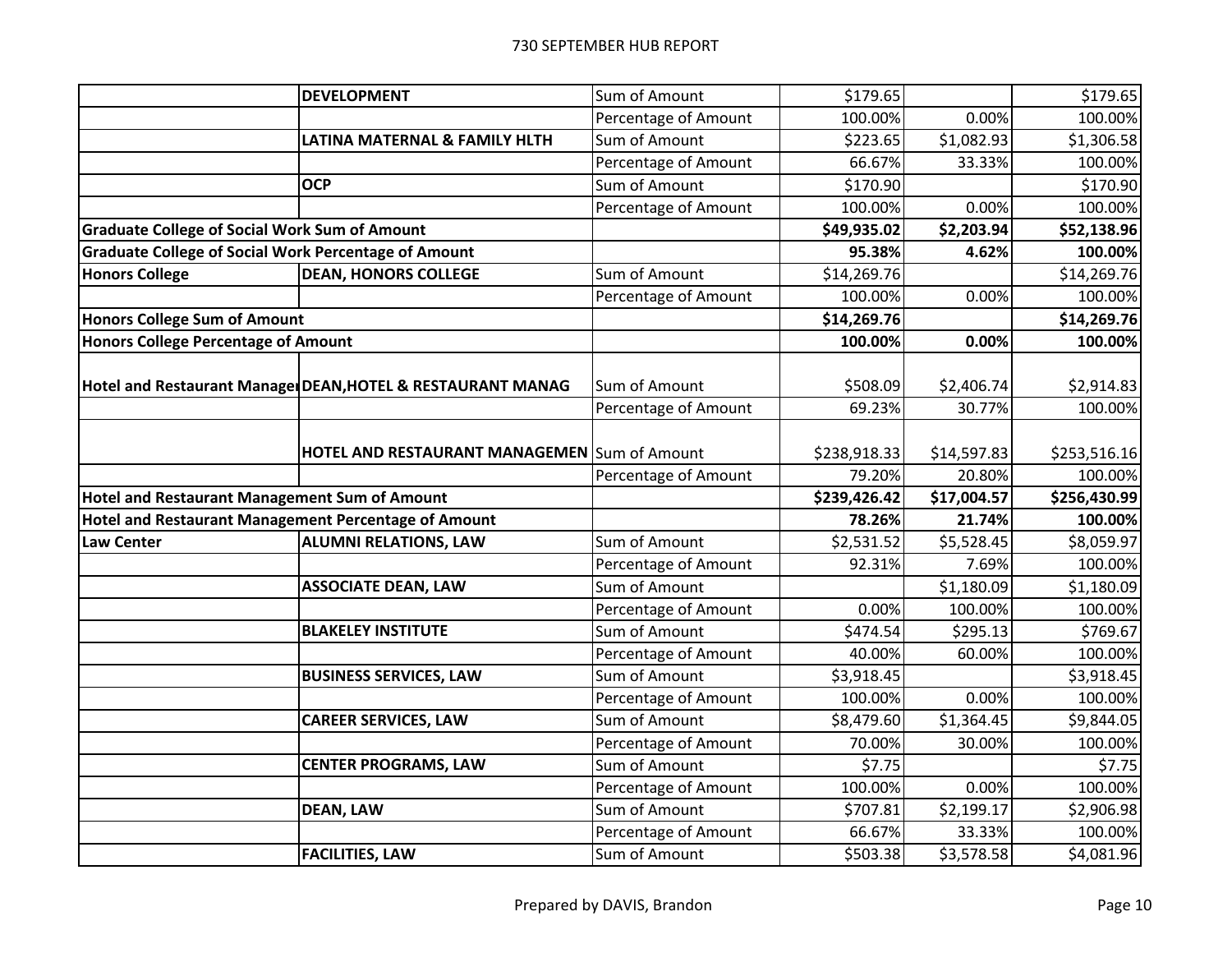|                                 |                                                          | Percentage of Amount | 75.00%       | 25.00%      | 100.00%      |
|---------------------------------|----------------------------------------------------------|----------------------|--------------|-------------|--------------|
|                                 | <b>FACULTY SUPPORT LAW</b>                               | Sum of Amount        | \$7,711.91   | \$5,371.82  | \$13,083.73  |
|                                 |                                                          | Percentage of Amount | 80.00%       | 20.00%      | 100.00%      |
|                                 | <b>HEALTH LAW &amp; POLICY INSTITUTE</b>                 | Sum of Amount        | \$73.33      |             | \$73.33      |
|                                 |                                                          | Percentage of Amount | 100.00%      | 0.00%       | 100.00%      |
|                                 | <b>IHELG</b>                                             | Sum of Amount        | \$38.09      |             | \$38.09      |
|                                 |                                                          | Percentage of Amount | 100.00%      | 0.00%       | 100.00%      |
|                                 | <b>INNOCENCE PROGRAM</b>                                 | Sum of Amount        | \$25.95      |             | \$25.95      |
|                                 |                                                          | Percentage of Amount | 100.00%      | 0.00%       | 100.00%      |
|                                 | <b>LAW FOUNDATION</b>                                    | Sum of Amount        | \$65.02      | \$10.18     | \$75.20      |
|                                 |                                                          | Percentage of Amount | 50.00%       | 50.00%      | 100.00%      |
|                                 | <b>LAW INFORMATION TECHNOLOGY</b>                        | Sum of Amount        | \$1,008.82   | \$5,995.98  | \$7,004.80   |
|                                 |                                                          | Percentage of Amount | 88.89%       | 11.11%      | 100.00%      |
|                                 | <b>LAW LIBRARY</b>                                       | Sum of Amount        | \$82,559.05  | \$10,855.63 | \$93,414.68  |
|                                 |                                                          | Percentage of Amount | 76.19%       | 23.81%      | 100.00%      |
|                                 | <b>LEGAL AID CLINIC, LAW</b>                             | Sum of Amount        | \$1,061.16   |             | \$1,061.16   |
|                                 |                                                          | Percentage of Amount | 100.00%      | 0.00%       | 100.00%      |
|                                 | <b>NACLE</b>                                             | Sum of Amount        | \$300.94     |             | \$300.94     |
|                                 |                                                          | Percentage of Amount | 100.00%      | 0.00%       | 100.00%      |
|                                 | PUBLIC RELS & MARKETING, LAW                             | Sum of Amount        | \$9,674.62   |             | \$9,674.62   |
|                                 |                                                          | Percentage of Amount | 100.00%      | 0.00%       | 100.00%      |
|                                 | <b>STUDENT SERVICES, LAW</b>                             | Sum of Amount        | \$7,329.21   |             | \$7,329.21   |
|                                 |                                                          | Percentage of Amount | 100.00%      | 0.00%       | 100.00%      |
| <b>Law Center Sum of Amount</b> |                                                          |                      | \$126,471.15 | \$36,379.48 | \$162,850.63 |
| Law Center Percentage of Amount |                                                          |                      | 84.40%       | 15.60%      | 100.00%      |
|                                 | Liberal Arts and Social Science AFRICAN-AMERICAN STUDIES | Sum of Amount        |              | \$1,419.45  | \$1,419.45   |
|                                 |                                                          | Percentage of Amount | 0.00%        | 100.00%     | 100.00%      |
|                                 | <b>ARTE PUBLICO</b>                                      | Sum of Amount        | \$43,171.82  | \$42.20     | \$43,214.02  |
|                                 |                                                          | Percentage of Amount | 96.77%       | 3.23%       | 100.00%      |
|                                 | <b>CENTER FOR PUBLIC HISTORY</b>                         | Sum of Amount        | \$1,697.41   | \$2,479.65  | \$4,177.06   |
|                                 |                                                          | Percentage of Amount | 33.33%       | 66.67%      | 100.00%      |
|                                 | <b>COMMUNICATION</b>                                     | Sum of Amount        | \$30,080.50  | \$10,210.83 | \$40,291.33  |
|                                 |                                                          | Percentage of Amount | 67.74%       | 32.26%      | 100.00%      |
|                                 | <b>COMMUNICATIONS DISORDERS</b>                          | Sum of Amount        | \$34,897.61  | \$651.96    | \$35,549.57  |
|                                 |                                                          | Percentage of Amount | 82.61%       | 17.39%      | 100.00%      |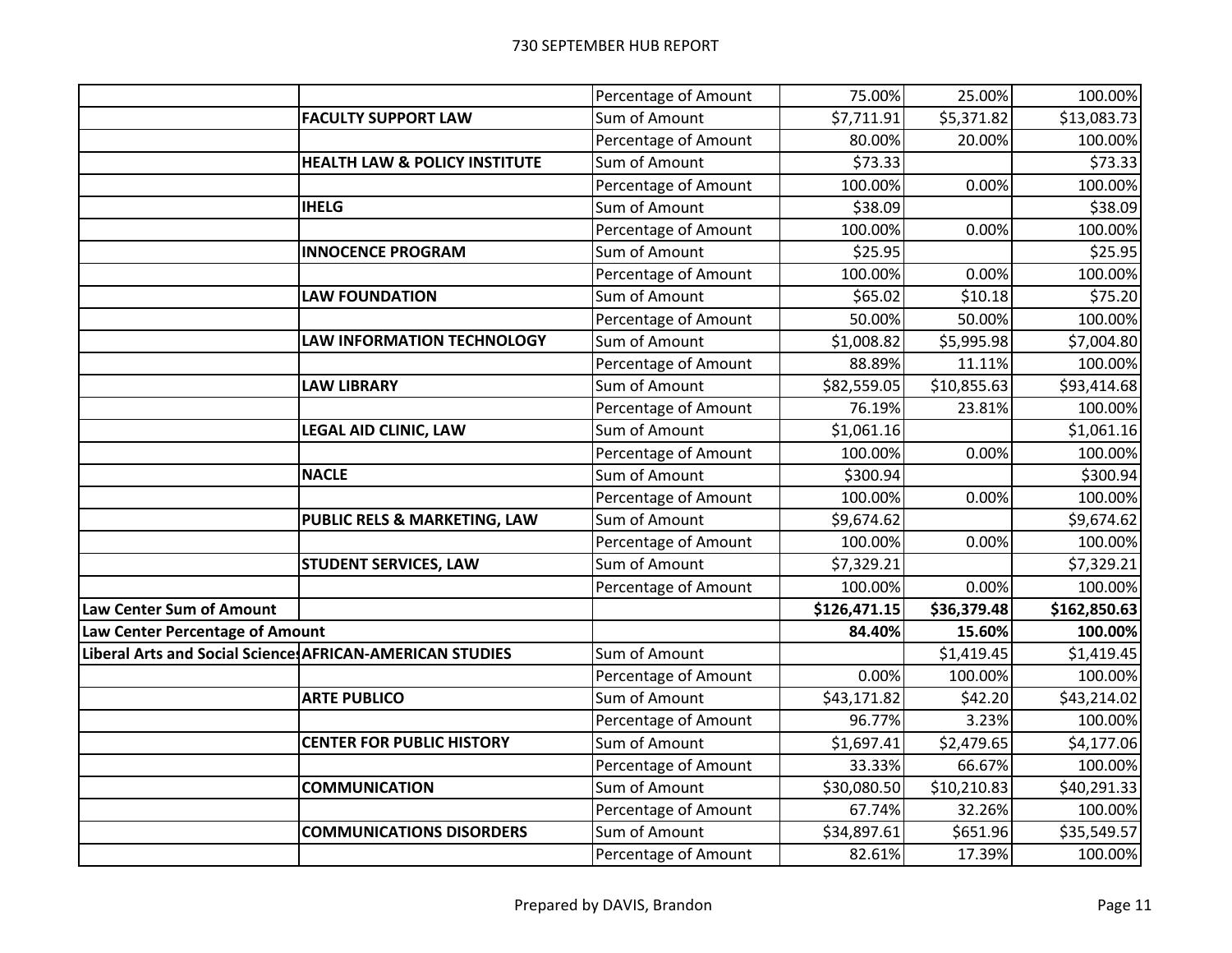| <b>COMPARATIVE CULTURAL STUDIES</b>     | Sum of Amount        | \$1,665.50  | \$11,347.17 | \$13,012.67 |
|-----------------------------------------|----------------------|-------------|-------------|-------------|
|                                         | Percentage of Amount | 57.14%      | 42.86%      | 100.00%     |
| <b>DEAN, LIBERAL ARTS &amp; SOC SCI</b> | Sum of Amount        | \$30,005.72 | \$25,207.30 | \$55,213.02 |
|                                         | Percentage of Amount | 75.00%      | 25.00%      | 100.00%     |
| <b>ECONOMICS</b>                        | Sum of Amount        | \$5,044.65  | \$1,882.71  | \$6,927.36  |
|                                         | Percentage of Amount | 47.83%      | 52.17%      | 100.00%     |
| <b>ENGLISH</b>                          | Sum of Amount        | \$16,570.57 | \$45.78     | \$16,616.35 |
|                                         | Percentage of Amount | 94.83%      | 5.17%       | 100.00%     |
|                                         |                      |             |             |             |
| <b>HEALTH AND HUMAN PERFORMANCE</b>     | Sum of Amount        | \$40,049.49 | \$263.78    | \$40,313.27 |
|                                         | Percentage of Amount | 96.81%      | 3.19%       | 100.00%     |
| <b>HISPANIC STUDIES</b>                 | Sum of Amount        | \$643.33    | \$6.25      | \$649.58    |
|                                         | Percentage of Amount | 83.33%      | 16.67%      | 100.00%     |
| <b>HISTORY</b>                          | Sum of Amount        | \$4,942.75  | \$4,147.45  | \$9,090.20  |
|                                         | Percentage of Amount | 83.33%      | 16.67%      | 100.00%     |
| <b>MEXICAN-AMERICAN STUDIES</b>         | Sum of Amount        | \$758.29    | \$3,830.82  | \$4,589.11  |
|                                         | Percentage of Amount | 69.23%      | 30.77%      | 100.00%     |
| <b>MILITARY SCIENCE</b>                 | Sum of Amount        | \$263.02    |             | \$263.02    |
|                                         | Percentage of Amount | 100.00%     | 0.00%       | 100.00%     |
|                                         |                      |             |             |             |
| <b>MODERN AND CLASSICAL LANGUAGES</b>   | Sum of Amount        | \$1,395.23  | \$161.10    | \$1,556.33  |
|                                         | Percentage of Amount | 72.73%      | 27.27%      | 100.00%     |
| <b>PHILOSOPHY</b>                       | Sum of Amount        | \$53,879.67 |             | \$53,879.67 |
|                                         | Percentage of Amount | 100.00%     | 0.00%       | 100.00%     |
| <b>POLITICAL SCIENCE</b>                | Sum of Amount        | \$4,948.11  | \$4,060.77  | \$9,008.88  |
|                                         | Percentage of Amount | 25.00%      | 75.00%      | 100.00%     |
| <b>PSYCHOLOGY</b>                       | Sum of Amount        | \$62,360.00 | \$1,419.03  | \$63,779.03 |
|                                         | Percentage of Amount | 71.88%      | 28.13%      | 100.00%     |
|                                         |                      |             |             |             |
| PUBLIC ADMINISTRATION PROGRAM           | Sum of Amount        | \$680.30    |             | \$680.30    |
|                                         | Percentage of Amount | 100.00%     | 0.00%       | 100.00%     |
| <b>SOCIOLOGY</b>                        | Sum of Amount        | \$2,055.01  | \$1,440.62  | \$3,495.63  |
|                                         | Percentage of Amount | 80.00%      | 20.00%      | 100.00%     |
| <b>WOMEN'S STUDIES PROGRAM</b>          | Sum of Amount        | \$762.45    | \$326.17    | \$1,088.62  |
|                                         | Percentage of Amount | 87.50%      | 12.50%      | 100.00%     |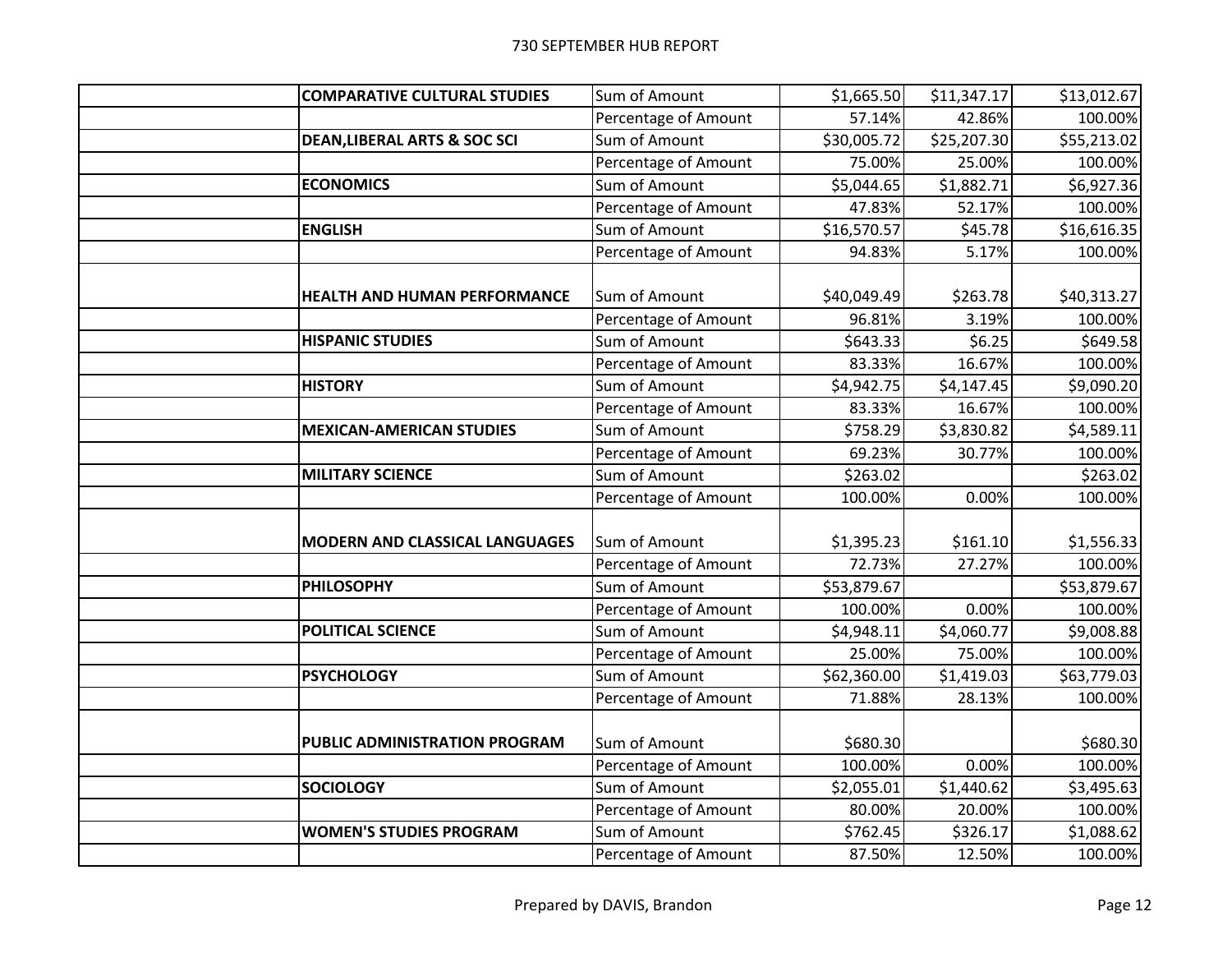| <b>Liberal Arts and Social Sciences Sum of Amount</b> |                                          |                      | \$335,871.43   | \$68,943.04 | \$404,814.47   |
|-------------------------------------------------------|------------------------------------------|----------------------|----------------|-------------|----------------|
| Liberal Arts and Social Sciences Percentage of Amount |                                          |                      | 79.16%         | 20.84%      | 100.00%        |
| Library                                               | UNIVERSITY LIBRARIES                     | Sum of Amount        | \$36,514.68    | \$8,041.86  | \$44,556.54    |
|                                                       |                                          | Percentage of Amount | 96.61%         | 3.39%       | 100.00%        |
| <b>Library Sum of Amount</b>                          |                                          |                      | \$36,514.68    | \$8,041.86  | \$44,556.54    |
| <b>Library Percentage of Amount</b>                   |                                          |                      | 96.61%         | 3.39%       | 100.00%        |
| Natural Science and MathematBIOLOGY & BIOCHEMISTRY    |                                          | Sum of Amount        | \$98,349.94    | \$24,704.87 | \$123,054.81   |
|                                                       |                                          | Percentage of Amount | 93.22%         | 6.78%       | 100.00%        |
|                                                       | <b>CHEMISTRY</b>                         | Sum of Amount        | \$158,383.95   | \$29,093.94 | \$187,477.89   |
|                                                       |                                          | Percentage of Amount | 91.97%         | 8.03%       | 100.00%        |
|                                                       | <b>COMPUTER SCIENCE</b>                  | Sum of Amount        | \$7,335.17     |             | \$7,335.17     |
|                                                       |                                          | Percentage of Amount | 100.00%        | 0.00%       | 100.00%        |
|                                                       | <b>CTR FOR NUCLEAR REC&amp;CELL SIGN</b> | Sum of Amount        | \$31,284.42    | \$1,117.09  | \$32,401.51    |
|                                                       |                                          | Percentage of Amount | 83.02%         | 16.98%      | 100.00%        |
|                                                       | <b>DEAN, NATURAL SCIENCE &amp; MATHE</b> | Sum of Amount        | \$44,407.24    | \$4,419.23  | \$48,826.47    |
|                                                       |                                          | Percentage of Amount | 96.83%         | 3.17%       | 100.00%        |
|                                                       | <b>EARTH &amp; ATMOSPHERIC SCIENCES</b>  | Sum of Amount        | \$689,003.22   | \$4,491.91  | \$693,495.13   |
|                                                       |                                          | Percentage of Amount | 93.62%         | 6.38%       | 100.00%        |
|                                                       | <b>HOUSTON COASTAL CENTER</b>            | Sum of Amount        | \$28.64        |             | \$28.64        |
|                                                       |                                          | Percentage of Amount | 100.00%        | 0.00%       | 100.00%        |
|                                                       | INSTITUTE FOR CLIMATE/ATMO SCI           | Sum of Amount        | \$755.99       |             | \$755.99       |
|                                                       |                                          | Percentage of Amount | 100.00%        | 0.00%       | 100.00%        |
|                                                       | <b>MATHEMATICS</b>                       | Sum of Amount        | \$18,104.89    |             | \$18,104.89    |
|                                                       |                                          | Percentage of Amount | 100.00%        | 0.00%       | 100.00%        |
|                                                       | <b>PHYSICS</b>                           | Sum of Amount        | \$49,036.78    | \$787.67    | \$49,824.45    |
|                                                       |                                          | Percentage of Amount | 96.72%         | 3.28%       | 100.00%        |
| <b>Natural Science and Mathematics Sum of Amount</b>  |                                          |                      | \$1,096,690.24 | \$64,614.71 | \$1,161,304.95 |
| Natural Science and Mathematics Percentage of Amount  |                                          |                      | 93.71%         | 6.29%       | 100.00%        |
| <b>Optometry</b>                                      | <b>DEAN, OPTOMETRY</b>                   | Sum of Amount        | \$61,338.84    | \$9,823.62  | \$71,162.46    |
|                                                       |                                          | Percentage of Amount | 81.54%         | 18.46%      | 100.00%        |
|                                                       | <b>OPT VISION SCIENCES</b>               | Sum of Amount        | \$106,346.53   | \$1,342.30  | \$107,688.83   |
|                                                       |                                          | Percentage of Amount | 93.83%         | 6.17%       | 100.00%        |
|                                                       | <b>OPTOMETRY CLINIC</b>                  | Sum of Amount        | \$319,105.54   | \$9,990.58  | \$329,096.12   |
|                                                       |                                          | Percentage of Amount | 85.11%         | 14.89%      | 100.00%        |
| <b>Optometry Sum of Amount</b>                        |                                          |                      | \$486,790.91   | \$21,156.50 | \$507,947.41   |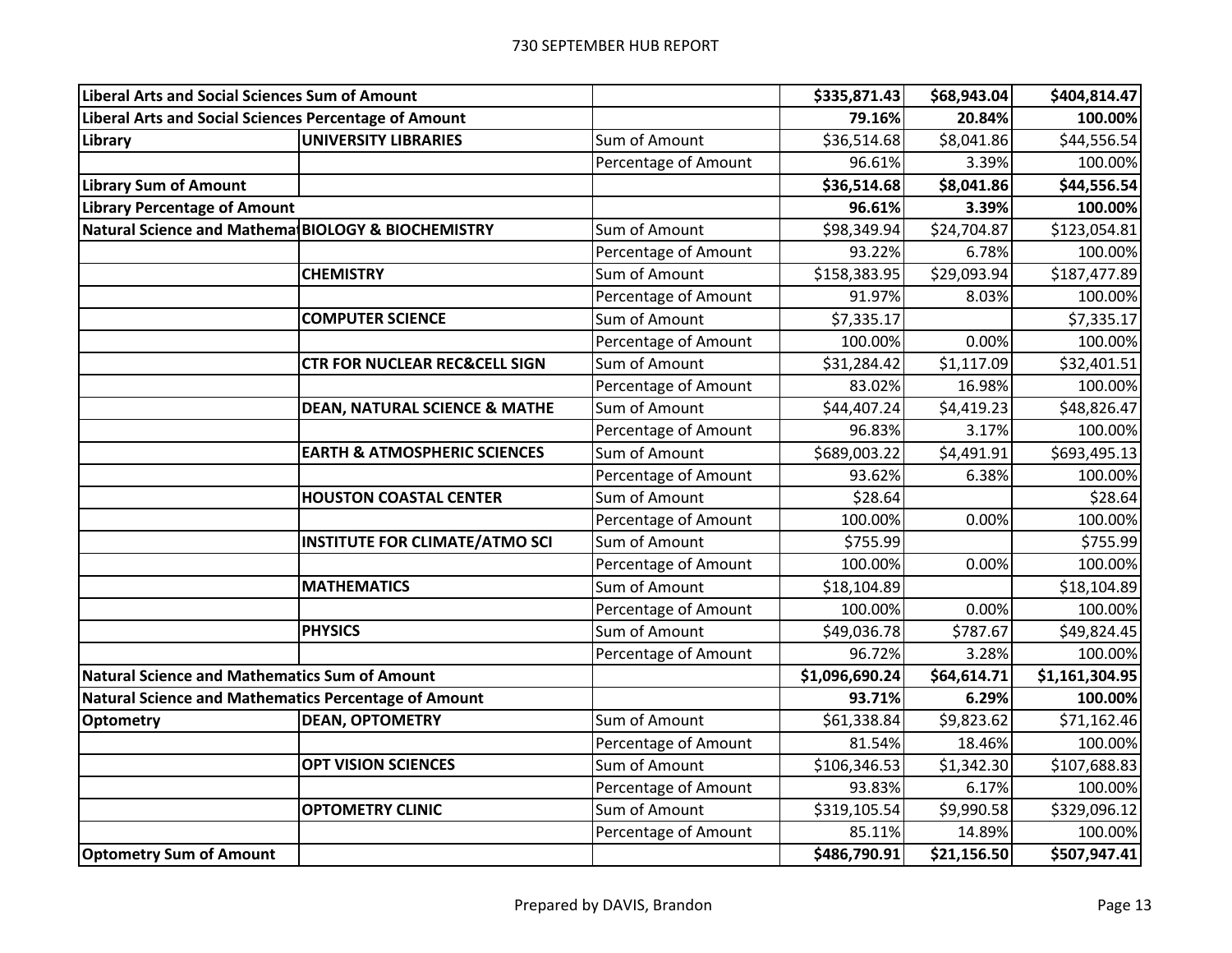| <b>Optometry Percentage of Amount</b> |                                              |                      | 87.08%       | 12.92%       | 100.00%      |
|---------------------------------------|----------------------------------------------|----------------------|--------------|--------------|--------------|
| Pharmacy                              | <b>DEAN, PHARMACY</b>                        | Sum of Amount        | \$185,435.43 | \$5,079.06   | \$190,514.49 |
|                                       |                                              | Percentage of Amount | 82.72%       | 17.28%       | 100.00%      |
|                                       | <b>EXPERIENTIAL PROGRAMS</b>                 | Sum of Amount        | \$238.34     |              | \$238.34     |
|                                       |                                              | Percentage of Amount | 100.00%      | 0.00%        | 100.00%      |
|                                       | PHAR HEALTH OUTCOMES & POLICY                | Sum of Amount        | \$63,060.21  | \$455,525.00 | \$518,585.21 |
|                                       |                                              | Percentage of Amount | 86.67%       | 13.33%       | 100.00%      |
|                                       | PHARM PRAC & TRANS RESEARCH                  | Sum of Amount        | \$22,354.08  | \$1,909.38   | \$24,263.46  |
|                                       |                                              | Percentage of Amount | 97.44%       | 2.56%        | 100.00%      |
|                                       |                                              |                      |              |              |              |
|                                       | PHARMACOLOGICAL & PHARMACEUTIC Sum of Amount |                      | \$108,926.51 | \$14,277.94  | \$123,204.45 |
|                                       |                                              | Percentage of Amount | 94.44%       | 5.56%        | 100.00%      |
|                                       | <b>STUDENT SERVICES PHARMACY</b>             | Sum of Amount        | \$903.75     | \$2,436.39   | \$3,340.14   |
|                                       |                                              | Percentage of Amount | 83.33%       | 16.67%       | 100.00%      |
| <b>Pharmacy Sum of Amount</b>         |                                              |                      | \$380,918.32 | \$479,227.77 | \$860,146.09 |
| <b>Pharmacy Percentage of Amount</b>  |                                              |                      | 91.80%       | 8.20%        | 100.00%      |
|                                       |                                              |                      |              |              |              |
| Research                              | AMI: ADV MANUFACTURING INSTITU               | Sum of Amount        | \$2,162.93   | \$69.04      | \$2,231.97   |
|                                       |                                              | Percentage of Amount | 83.33%       | 16.67%       | 100.00%      |
|                                       | <b>ANIMAL CARE OPERATIONS</b>                | Sum of Amount        | \$21,257.13  | \$23,603.84  | \$44,860.97  |
|                                       |                                              | Percentage of Amount | 85.71%       | 14.29%       | 100.00%      |
|                                       | <b>BUSINESS OPERATIONS</b>                   | Sum of Amount        | \$77.58      |              | \$77.58      |
|                                       |                                              | Percentage of Amount | 100.00%      | 0.00%        | 100.00%      |
|                                       |                                              |                      |              |              |              |
|                                       | <b>CENTER FOR INNOVA/PARTNERSHIPS</b>        | Sum of Amount        | \$274.78     | \$447.22     | \$722.00     |
|                                       |                                              | Percentage of Amount | 66.67%       | 33.33%       | 100.00%      |
|                                       | <b>CTR FOR ADV COMPUTI &amp; DATA SYS</b>    | Sum of Amount        |              | \$5,814.25   | \$5,814.25   |
|                                       |                                              | Percentage of Amount | 0.00%        | 100.00%      | 100.00%      |
|                                       | DATA ASSESSMENT & IT DOR                     | Sum of Amount        | \$138.97     | \$251.00     | \$389.97     |
|                                       |                                              | Percentage of Amount | 66.67%       | 33.33%       | 100.00%      |
|                                       | <b>DATA SCIENCE INSTITUTE</b>                | Sum of Amount        | \$614.79     |              | \$614.79     |
|                                       |                                              | Percentage of Amount | 100.00%      | 0.00%        | 100.00%      |
|                                       | <b>DOR COMMUNICATIONS</b>                    | Sum of Amount        | \$4,245.23   |              | \$4,245.23   |
|                                       |                                              | Percentage of Amount | 100.00%      | 0.00%        | 100.00%      |
|                                       | <b>ENVIRONMENT HEALTH &amp; LIFE SAFE</b>    | Sum of Amount        | \$16,804.30  |              | \$16,804.30  |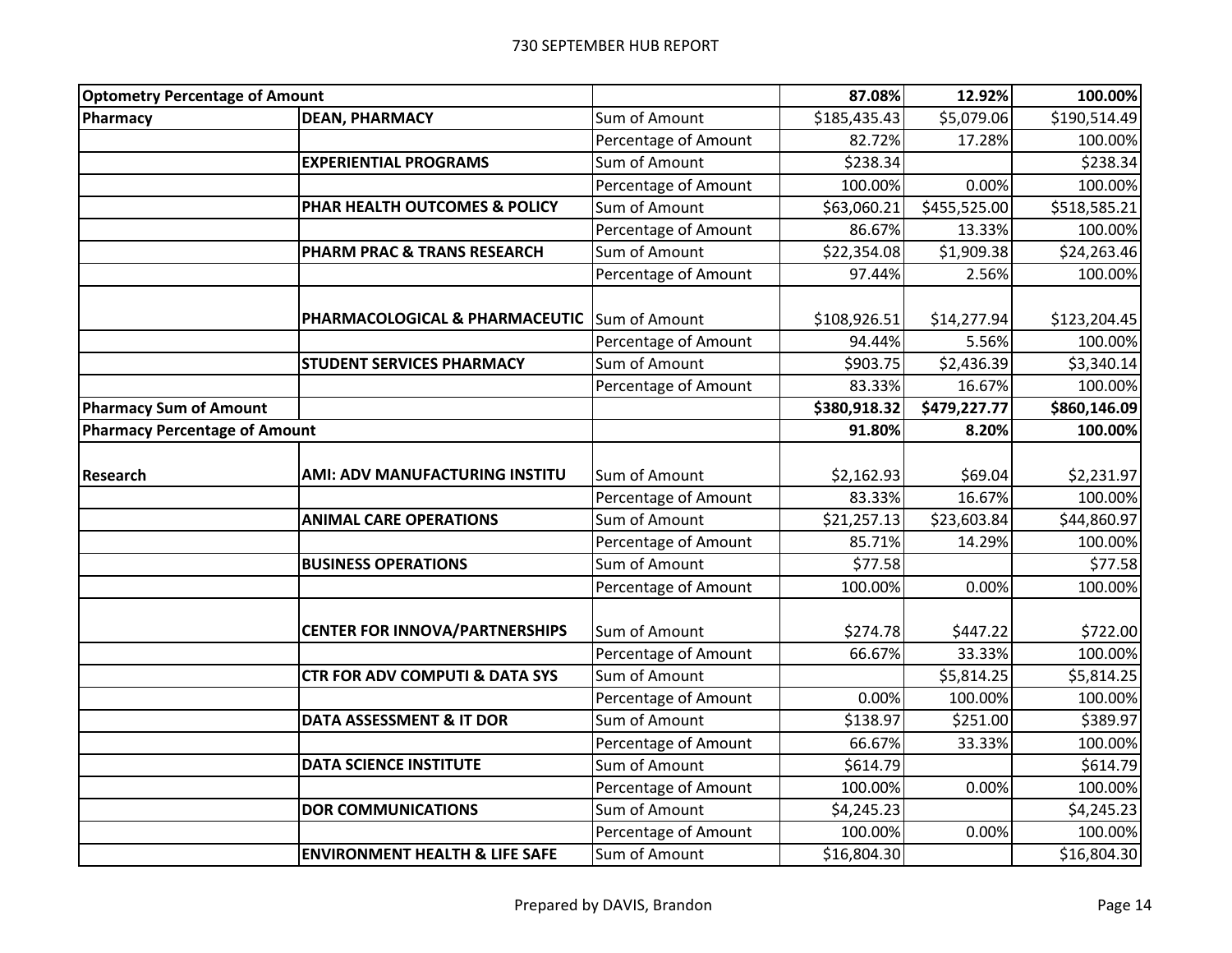|                                      |                                           | Percentage of Amount | 100.00%      | 0.00%        | 100.00%      |
|--------------------------------------|-------------------------------------------|----------------------|--------------|--------------|--------------|
|                                      | <b>GRANTS AND CONTRACTS</b>               | Sum of Amount        | \$1,608.44   | \$857.96     | \$2,466.40   |
|                                      |                                           | Percentage of Amount | 83.33%       | 16.67%       | 100.00%      |
|                                      | <b>HEALTH RESEARCH INSTITUTE</b>          | Sum of Amount        | \$41,113.71  | \$2,330.57   | \$43,444.28  |
|                                      |                                           | Percentage of Amount | 75.00%       | 25.00%       | 100.00%      |
|                                      | <b>HPE - DATA SCIENCE CENTER</b>          | Sum of Amount        | \$3,004.20   |              | \$3,004.20   |
|                                      |                                           | Percentage of Amount | 100.00%      | 0.00%        | 100.00%      |
|                                      | OFFICE OF INTELL PROPERTY MGMT            | Sum of Amount        | \$74,848.40  |              | \$74,848.40  |
|                                      |                                           | Percentage of Amount | 100.00%      | 0.00%        | 100.00%      |
|                                      | <b>RESEARCH</b>                           | Sum of Amount        | \$37,924.80  | \$3,478.20   | \$41,403.00  |
|                                      |                                           | Percentage of Amount | 50.00%       | 50.00%       | 100.00%      |
|                                      | <b>RESEARCH ADMINISTRATION</b>            | Sum of Amount        |              | \$58,591.03  | \$58,591.03  |
|                                      |                                           | Percentage of Amount | 0.00%        | 100.00%      | 100.00%      |
|                                      | <b>RESEARCH INTEGRITY &amp; OVERSIGHT</b> | Sum of Amount        | \$2,477.09   |              | \$2,477.09   |
|                                      |                                           | Percentage of Amount | 100.00%      | 0.00%        | 100.00%      |
|                                      | <b>TIMES</b>                              | Sum of Amount        | \$27,622.51  | \$579.12     | \$28,201.63  |
|                                      |                                           | Percentage of Amount | 87.50%       | 12.50%       | 100.00%      |
|                                      | TX CTR SUPERCONDUCTIVITY AT UH            | Sum of Amount        | \$3,424.25   | \$1,801.60   | \$5,225.85   |
|                                      |                                           | Percentage of Amount | 84.62%       | 15.38%       | 100.00%      |
|                                      | <b>VP FOR RESEARCH CENTRAL OFFICE</b>     | Sum of Amount        | \$2,371.39   | \$35,317.60  | \$37,688.99  |
|                                      |                                           | Percentage of Amount | 95.24%       | 4.76%        | 100.00%      |
| <b>Research Sum of Amount</b>        |                                           |                      | \$239,970.50 | \$133,141.43 | \$373,111.93 |
| <b>Research Percentage of Amount</b> |                                           |                      | 86.91%       | 13.09%       | 100.00%      |
| <b>Student Affairs</b>               | <b>ADMISSIONS</b>                         | Sum of Amount        | \$35,162.73  | \$32,599.39  | \$67,762.12  |
|                                      |                                           | Percentage of Amount | 83.33%       | 16.67%       | 100.00%      |
|                                      | <b>CAMPUS RECREATION</b>                  | Sum of Amount        | \$38,492.45  | \$4,088.50   | \$42,580.95  |
|                                      |                                           | Percentage of Amount | 96.88%       | 3.13%        | 100.00%      |
|                                      | <b>CAMPUS SOLUTIONS SVC</b>               | Sum of Amount        | \$2,163.45   | \$22,736.26  | \$24,899.71  |
|                                      |                                           | Percentage of Amount | 77.78%       | 22.22%       | 100.00%      |
|                                      |                                           |                      |              |              |              |
|                                      | <b>CENTER FOR STUDENT INVOLVEMENT</b>     | Sum of Amount        | \$2,445.28   |              | \$2,445.28   |
|                                      |                                           | Percentage of Amount | 100.00%      | 0.00%        | 100.00%      |
|                                      | <b>CENTER FOR STUDENT MEDIA</b>           | Sum of Amount        | \$18,254.54  |              | \$18,254.54  |
|                                      |                                           | Percentage of Amount | 100.00%      | 0.00%        | 100.00%      |
|                                      | <b>CENTER FOR STUDENTS W/DISABILI</b>     | Sum of Amount        | \$8,911.41   | \$14,335.56  | \$23,246.97  |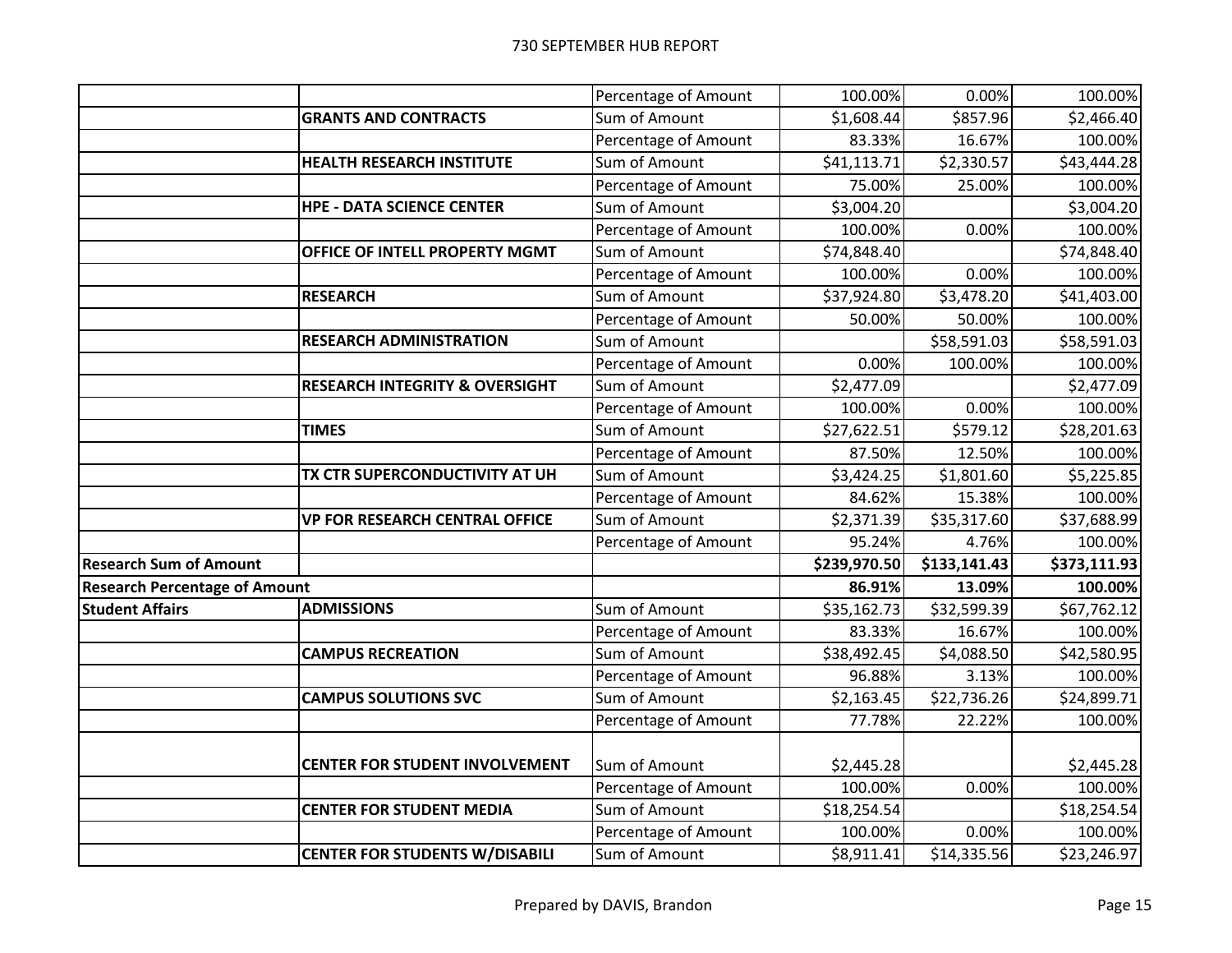|                                           | Percentage of Amount | 66.67%      | 33.33%     | 100.00%     |
|-------------------------------------------|----------------------|-------------|------------|-------------|
| <b>CHILDREN'S LEARNING CENTER</b>         | Sum of Amount        | \$5,296.40  |            | \$5,296.40  |
|                                           | Percentage of Amount | 100.00%     | 0.00%      | 100.00%     |
| <b>CNTR FOR DIVERSITY &amp; INCLUSION</b> | Sum of Amount        | \$2,173.27  | \$1,145.00 | \$3,318.27  |
|                                           | Percentage of Amount | 57.14%      | 42.86%     | 100.00%     |
| <b>COUGARS IN RECOVERY</b>                | Sum of Amount        | \$472.50    | \$91.87    | \$564.37    |
|                                           | Percentage of Amount | 80.00%      | 20.00%     | 100.00%     |
| <b>COUNSELING AND PSYCH SVCS</b>          | Sum of Amount        | \$2,002.27  | \$3,802.64 | \$5,804.91  |
|                                           | Percentage of Amount | 63.16%      | 36.84%     | 100.00%     |
| <b>CTR FRATERNITY &amp; SORORITY LIFE</b> | Sum of Amount        | \$2,008.76  | \$38.46    | \$2,047.22  |
|                                           | Percentage of Amount | 50.00%      | 50.00%     | 100.00%     |
| <b>DEAN OF STUDENTS</b>                   | Sum of Amount        | \$1,033.29  | \$153.19   | \$1,186.48  |
|                                           | Percentage of Amount | 75.00%      | 25.00%     | 100.00%     |
| <b>INTEGRATED ENROLLMENT SERVICES</b>     | Sum of Amount        | \$37,367.97 | \$3,281.04 | \$40,649.01 |
|                                           | Percentage of Amount | 88.89%      | 11.11%     | 100.00%     |
| <b>LGBTQ RESOURCE CENTER</b>              | Sum of Amount        | \$339.32    |            | \$339.32    |
|                                           | Percentage of Amount | 100.00%     | 0.00%      | 100.00%     |
| OFC OF THE UNIVERSIT REGISTRAR            | Sum of Amount        | \$5,199.43  | \$5,614.39 | \$10,813.82 |
|                                           | Percentage of Amount | 78.57%      | 21.43%     | 100.00%     |
| <b>RELIGION CENTER</b>                    | Sum of Amount        | \$1,069.51  | \$542.16   | \$1,611.67  |
|                                           | Percentage of Amount | 66.67%      | 33.33%     | 100.00%     |
| <b>SCHOLARSIPS &amp; FINANCIAL AID</b>    | Sum of Amount        | \$44,045.57 | \$4,277.91 | \$48,323.48 |
|                                           | Percentage of Amount | 84.62%      | 15.38%     | 100.00%     |
| <b>STU COMMUNICATION &amp; MARKETING</b>  | Sum of Amount        | \$86.67     |            | \$86.67     |
|                                           | Percentage of Amount | 100.00%     | 0.00%      | 100.00%     |
| <b>STU HOUSING - RESIDE LIFE</b>          | Sum of Amount        | \$72,496.77 | \$4,886.23 | \$77,383.00 |
|                                           | Percentage of Amount | 93.94%      | 6.06%      | 100.00%     |
| <b>STUDENT AFFAIRS</b>                    | Sum of Amount        | \$56,877.53 | \$3,722.85 | \$60,600.38 |
|                                           | Percentage of Amount | 69.23%      | 30.77%     | 100.00%     |
| STUDENT AFFAIRS BUSINESS SRVC             | Sum of Amount        | \$883.83    | \$2,704.03 | \$3,587.86  |
|                                           | Percentage of Amount | 55.56%      | 44.44%     | 100.00%     |
| <b>STUDENT AFFAIRS IT SERVICES</b>        | Sum of Amount        | \$456.01    | \$1,837.44 | \$2,293.45  |
|                                           | Percentage of Amount | 66.67%      | 33.33%     | 100.00%     |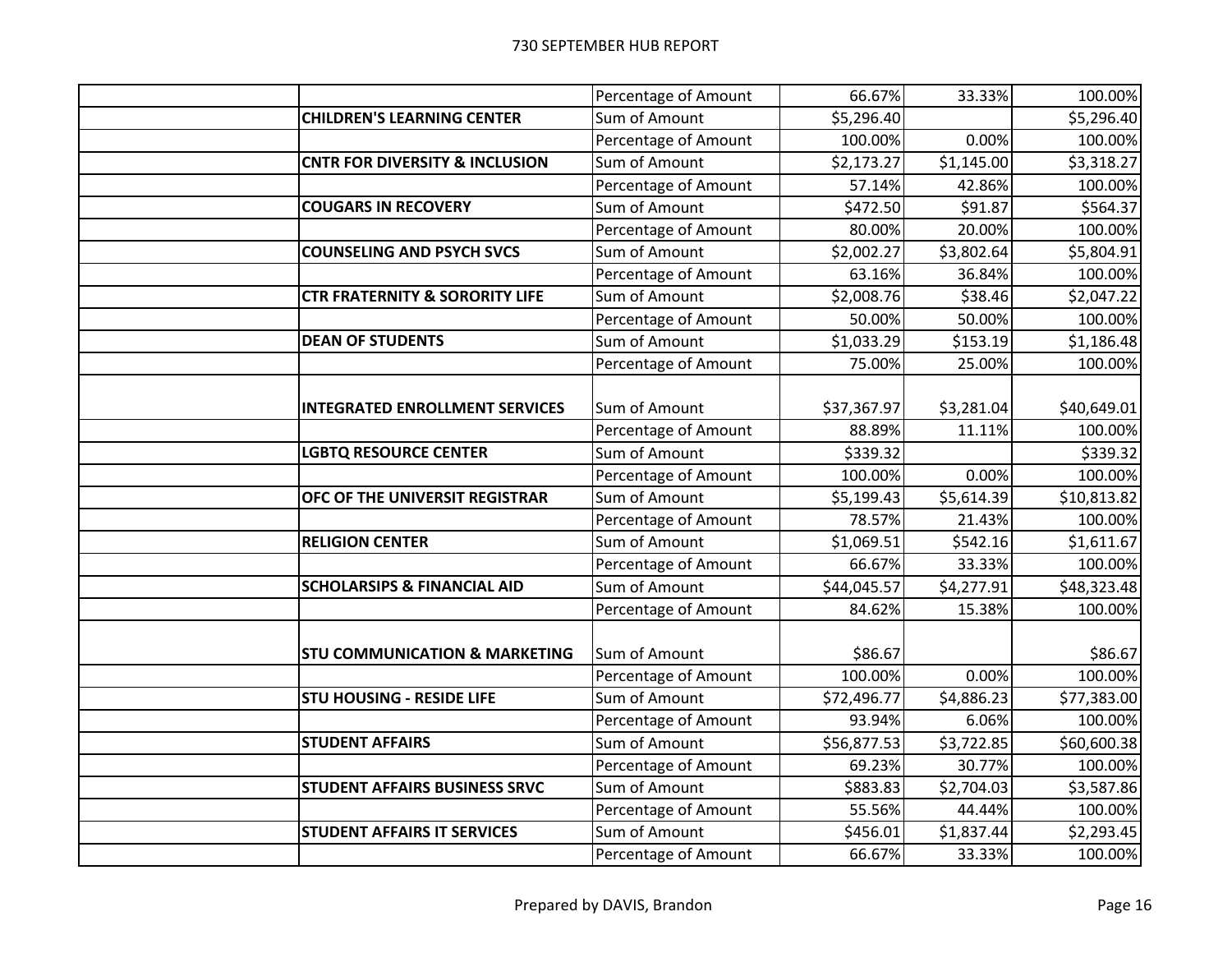|                                             | <b>STUDENT CENTER</b>                                     | Sum of Amount        | \$18,469.15  | \$117.06     | \$18,586.21  |
|---------------------------------------------|-----------------------------------------------------------|----------------------|--------------|--------------|--------------|
|                                             |                                                           | Percentage of Amount | 95.45%       | 4.55%        | 100.00%      |
|                                             | <b>STUDENT HEALTH CENTER</b>                              | Sum of Amount        | \$27,236.58  | \$1,388.17   | \$28,624.75  |
|                                             |                                                           | Percentage of Amount | 89.29%       | 10.71%       | 100.00%      |
|                                             | <b>UNIVERSITY CAREER SERVICES</b>                         | Sum of Amount        | \$18,969.46  | \$4,120.24   | \$23,089.70  |
|                                             |                                                           | Percentage of Amount | 81.82%       | 18.18%       | 100.00%      |
|                                             | <b>URBAN EXPERIENCE</b>                                   | Sum of Amount        | \$413.28     | \$55.50      | \$468.78     |
|                                             |                                                           | Percentage of Amount | 75.00%       | 25.00%       | 100.00%      |
|                                             | <b>VETERAN SERVICES</b>                                   | Sum of Amount        | \$1,000.00   | \$26.19      | \$1,026.19   |
|                                             |                                                           | Percentage of Amount | 50.00%       | 50.00%       | 100.00%      |
|                                             | <b>WELLNESS CENTER</b>                                    | Sum of Amount        | \$1,467.89   | \$744.00     | \$2,211.89   |
|                                             |                                                           | Percentage of Amount | 75.00%       | 25.00%       | 100.00%      |
| <b>Student Affairs Sum of Amount</b>        |                                                           |                      | \$404,795.32 | \$112,308.08 | \$517,103.40 |
| <b>Student Affairs Percentage of Amount</b> |                                                           |                      | 86.12%       | 13.88%       | 100.00%      |
| <b>Technology</b>                           | <b>CONSTRUCTION MANAGEMENT</b>                            | Sum of Amount        | \$9,543.36   | \$501.58     | \$10,044.94  |
|                                             |                                                           | Percentage of Amount | 96.43%       | 3.57%        | 100.00%      |
|                                             | CTR FOR INFO SCRTY, RES & EDU                             | Sum of Amount        | \$961.99     |              | \$961.99     |
|                                             |                                                           | Percentage of Amount | 100.00%      | 0.00%        | 100.00%      |
|                                             | <b>DEAN, TECHNOLOGY</b>                                   | Sum of Amount        | \$74,619.51  | \$14,313.93  | \$88,933.44  |
|                                             |                                                           | Percentage of Amount | 92.21%       | 7.79%        | 100.00%      |
|                                             | <b>ENGINEERING TECHNOLOGY</b>                             | Sum of Amount        | \$79,016.18  | \$2,558.60   | \$81,574.78  |
|                                             |                                                           | Percentage of Amount | 86.21%       | 13.79%       | 100.00%      |
|                                             |                                                           |                      |              |              |              |
|                                             | HUMAN DEVELOP AND CONSUMER SCI                            | Sum of Amount        | \$5,675.36   | \$2,555.33   | \$8,230.69   |
|                                             |                                                           | Percentage of Amount | 68.75%       | 31.25%       | 100.00%      |
|                                             | <b>ILT</b>                                                | Sum of Amount        | \$7,589.59   | \$21,353.40  | \$28,942.99  |
|                                             |                                                           | Percentage of Amount | 90.00%       | 10.00%       | 100.00%      |
| <b>Technology Sum of Amount</b>             |                                                           |                      | \$177,405.99 | \$41,282.84  | \$218,688.83 |
| <b>Technology Percentage of Amount</b>      |                                                           |                      | 87.83%       | 12.17%       | 100.00%      |
|                                             | Univ Marketing, Comm & Med (INACTIVE) VP FOR EXTER RELATN | Sum of Amount        | \$5,129.73   |              | \$5,129.73   |
|                                             |                                                           | Percentage of Amount | 100.00%      | 0.00%        | 100.00%      |
|                                             | <b>MARKETING</b>                                          | Sum of Amount        | \$26,676.36  |              | \$26,676.36  |
|                                             |                                                           | Percentage of Amount | 100.00%      | 0.00%        | 100.00%      |
|                                             | <b>MEDIA RELATIONS</b>                                    | Sum of Amount        | \$20,315.00  |              | \$20,315.00  |
|                                             |                                                           | Percentage of Amount | 100.00%      | 0.00%        | 100.00%      |